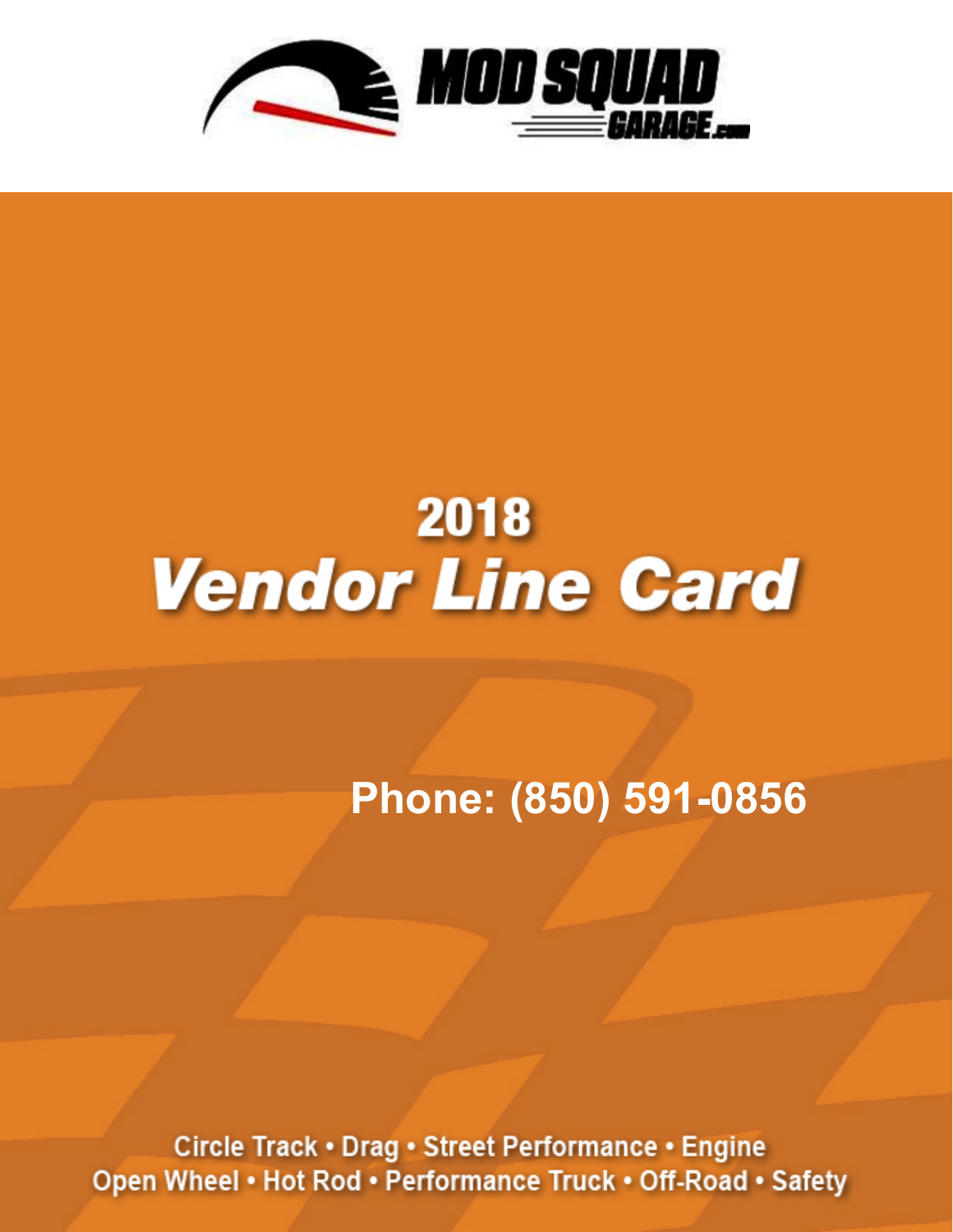|            | Δ                                             |
|------------|-----------------------------------------------|
| AEM        | <b>AEM Performance Electronics</b>            |
|            | <b>Performance electronics</b>                |
| AAA        | A-1 Products                                  |
|            | Coil over kits and suspension tubes           |
| ACL        | Accel                                         |
|            | Ignition components starters alternators wire |
|            | sets distributors and U groove spark plugs    |
| <b>ATC</b> | <b>ACC Performance</b>                        |
|            | Torque converters                             |
| <b>ACE</b> | <b>Ace Racing Clutches</b>                    |
|            | Racing clutches                               |
| AEB        | ACL Bearings                                  |
|            | High performance engine bearings              |
| <b>ACT</b> | <b>Advanced Clutch Technology</b>             |
|            | Clutches                                      |
| <b>ACD</b> | <b>Advanced Control Devices</b>               |
|            | Air shifters and throttle stops               |
| ADV        | <b>Advance Adapters</b>                       |
|            | Engine transmission adapters                  |
| AED        | <b>Advanced Engine Design</b>                 |
|            | Performance fuel system components            |
| AFI        | <b>Advanced Fuel Ignition Systems</b>         |
|            | Fuel injectors spark plug wires and ignition  |
|            | boxes                                         |
| AEM        | <b>AEM Induction Systems</b>                  |
|            | Induction systems                             |
|            | a                                             |
| AFE        | aFe Power                                     |
|            | Air intakes air filters exhaust systems       |
|            | intercoolers turbochargers and throttle body  |
|            | spacers                                       |
|            | Δ                                             |
| ARW        | <b>Aero Race Wheels</b>                       |
|            | Circle track wheels                           |
| AER        | Aeroquip                                      |
|            | Performance hose and fittings                 |
| <b>AFS</b> | Aeromotive Inc.                               |
|            | Performance fuel system components            |
| AFC        | <b>AFCO Racing Products</b>                   |
|            | Racing and Performance Components             |
| AFM        | <b>AFM Performance</b>                        |
|            | Performance engine parts and miscellaneous    |
|            | racing products                               |
| AFR        | Air Flow Research                             |
|            | Racing cylinder heads                         |
| AIR.       | Air Lift                                      |
|            | Polyair springs                               |

| AGR        | <b>AGR Steering</b><br>Performance steering products                                   |
|------------|----------------------------------------------------------------------------------------|
| ARA        | Airaid                                                                                 |
|            | Resusable performance air filters air injection<br>kits                                |
| <b>ACX</b> | Akerly & Childs, LLC<br>Automotive piston rings and engine bearings                    |
| ALG.       | <b>Alan Grove Components</b><br>Custom hot rod brackets and pulleys                    |
| ALI        | Alinabal<br>Rod ends                                                                   |
| ASC        | <b>Alpha Gloves</b><br>Manufacturer of high performance hand<br>protection and apparel |
| <b>ALP</b> | Alpinestars<br>High quality safety equipment                                           |
| ALT        | <b>Altronics Inc.</b><br>High performance electronics and weather<br>stations          |
| ALL        | <b>Allstar Performance</b><br>Specialty performance products                           |
| ΑΜΑ        | Amalie<br>Performance racing lubricants                                                |
| AAW        | <b>American Autowire/Factory Fit</b><br>Wiring harness and accessories                 |
| AMR        | <b>American Racing Wheels</b><br>Racing and street wheels                              |
| AMP        | <b>AMP Research</b><br>Power steps bed steps and bed extenders                         |
| ANT        | <b>Antigravity Batteries</b><br>Performance batteries and battery<br>accessories       |
| APB        | <b>AP Brake</b><br>Brake components and fluid                                          |
| ARI        | Arai Helmets<br><b>Racing helmets</b>                                                  |
| ARB        | <b>AR Bodies</b><br>Asphalt and dirt race car bodies and<br>accessories                |
| ARG        | Argo Manufacturing Co.<br>Pit equipment                                                |
| ARP        | <b>ARP</b><br><b>Studs bolts and fasteners</b>                                         |
| ATI        | <b>ATI Performance Products</b><br>Performance harmonic balancers                      |
| ATL        | <b>ATL Fuel Cells</b><br><b>Fuel cells and accessories</b>                             |
| <b>AUB</b> | Auburn Gear                                                                            |

| AUR | Aurora<br>Rod ends                                                        |
|-----|---------------------------------------------------------------------------|
| AUL | <b>Auto Loc</b>                                                           |
|     | Street rod door lock kits solenoids and<br>remote starters                |
| ATM | Auto Meter                                                                |
|     | Tachs gauges and accessories                                              |
| ARC | <b>Auto Rod Controls</b>                                                  |
|     | Race car electrical systems                                               |
| VEN | Auto Ventshade                                                            |
|     | Auto truck and SUV deflectors                                             |
| AUT | <b>Autolite</b>                                                           |
|     | Spark plugs                                                               |
|     | В                                                                         |
| BAK | <b>BAK</b><br><b>Truck bed covers</b>                                     |
| BMR | <b>BMR Suspension</b>                                                     |
|     | Suspension components and sway bars                                       |
| BBP | <b>B&amp;B Performance</b>                                                |
|     | Engine oil pans and accessories                                           |
| BMM | <b>B&amp;M Automotive</b><br>Shifters transmissions and torque converters |
| BAE | <b>Baer Brake Systems</b>                                                 |
|     | Performance brake systems                                                 |
| BAR | <b>Barnes Systems</b>                                                     |
|     | Oil pumps and oil accessories                                             |
| CLE | <b>Bart Wheels</b>                                                        |
|     | Circle track wheels                                                       |
| BSS | Bassani                                                                   |
|     | Special Order Only S S exhaust systems                                    |
| BAS | <b>Bassett Wheel</b><br>Circle track wheels                               |
| BAT | Battery Tender                                                            |
|     | <b>Battery Maintenance Items</b>                                          |
| BBK | <b>BBK Performance Inc.</b>                                               |
|     | Performance accessories                                                   |
| BDD | <b>BD Diesel Performance</b>                                              |
|     | Performance diesel products                                               |
| BEC | <b>Be-Cool Radiators</b>                                                  |
|     | Performance and racing radiators                                          |
| BEA | <b>Beam's Seatbelts</b>                                                   |
|     | Seat belts and hardware                                                   |
| BED | <b>BedRug</b>                                                             |
|     | Truck bed protection                                                      |
| BEL | <b>Bell Racing</b>                                                        |
|     | Racing helmets                                                            |



Limited slip differentials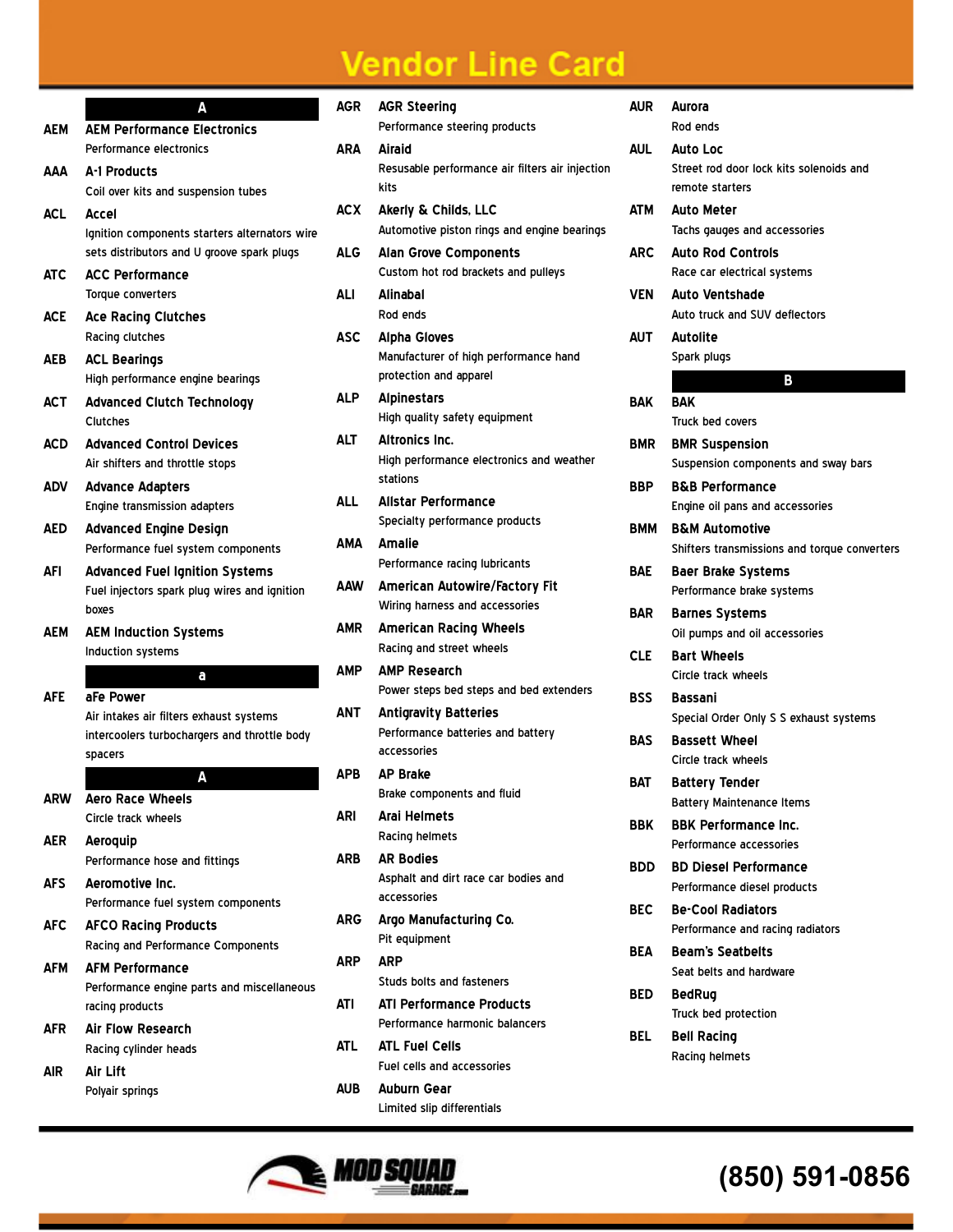| BLL        | <b>Bell Tech</b><br>Suspension products drop kits and ground<br>effects                                       |
|------------|---------------------------------------------------------------------------------------------------------------|
| BER        | <b>Bert Transmission</b><br>Circle track transmissions                                                        |
| BES        | <b>Bestop</b><br>Jeep accessories                                                                             |
| BEY        | <b>Beyea Custom Headers</b><br>Performance headers for circle track                                           |
| BHJ        | <b>BHJ Products</b><br>Performance balancers and tools                                                        |
| <b>BME</b> | <b>Bill Miller Engineering</b><br>Aluminum rods and pistons                                                   |
| BMP        | <b>Bill Mitchell Products</b><br>Aluminum cylinder heads blocks and intakes                                   |
| BSP        | <b>Billet Specialties</b><br>Billet aluminum street rod and truck<br>accessories                              |
| BIL        | <b>Bilstein</b><br>High performance shock absorbers                                                           |
| <b>BRP</b> | <b>Biondo Racing Products</b><br>Drag racing specialty components                                             |
| BDS.       | <b>Blower Drive Service</b><br><b>Blowers and accessories</b>                                                 |
| BLS        | <b>Blower Shop, The</b><br>Roots style blower kits and accessories                                            |
| <b>BRG</b> | <b>Borgeson Universal</b><br>Steering shafts and u joints                                                     |
| <b>BPE</b> | <b>BluePrint Engines</b><br>Complete crate engines short block<br>assemblies engine blocks and cylinder heads |
| BOR        | Borla<br>Stainless steel mufflers exhaust and<br>accessories                                                  |
| BOY        | <b>Boyce Track Burner</b><br>Circle track sway bars and exhaust pipes                                         |
| BRB.       | <b>Braille Battery</b><br>Lightweight racing batteries and related<br>accessories                             |
| BRM        | <b>Brembo</b><br>Racing brake components                                                                      |
| BRM        | <b>Brembo (Street Performance)</b><br>Street performance brake components                                     |
| BRI        | <b>Brinn Transmission</b><br>Circle track transmissions                                                       |
| BRO.       | Brodix<br>Performance cylinder heads                                                                          |
| <b>BRK</b> | <b>Brookville Roadster</b><br>Reproduction Street Rod Bodies and Frames                                       |

| BRU        | <b>Brunnhoelzl</b><br>Aluminum jacks and pit equipment                                     |
|------------|--------------------------------------------------------------------------------------------|
| <b>BSB</b> | <b>BSB Manufacturing</b><br>Modified and Dirt Late Model suspension<br>components          |
| <b>BUB</b> | <b>Bubba Rope</b><br>Vehicle recovery rope                                                 |
| BTP        | <b>Bullet Pistons</b><br>Racing pistons                                                    |
| BUL        | <b>Bully Dog</b><br><b>Diesel Truck Performance Products</b>                               |
| BUS        | Bushwacker<br>Truck bedrail caps tailgate caps and fender<br>flares                        |
| BUT        | <b>Butler Built</b><br>Aluminum race seats and air ducts                                   |
| CRR        | C<br><b>C&amp;R Racing Inc.</b><br><b>Racing Radiators</b>                                 |
| CLN        | C-Line Engineering, Inc.<br>Performance wet and dry sump oil pans                          |
| CLC        | <b>Calico Coatings</b><br>Coated engine bearings                                           |
| CCD        | <b>California Car Duster</b><br>California car duster                                      |
| CAL        | <b>Callies Performance Products</b><br>Crankshafts and connecting rods                     |
| CAN        | <b>Canton/Mecca</b><br>Racing fuel filters accusumps oil pans and<br>accessories           |
| CTA        | <b>CARR</b><br>Truck steps and accessories                                                 |
| CRL        | <b>Carrillo Rods</b><br>Connecting rods                                                    |
| CAR        | <b>Carter Fuel Systems</b><br>Performance and OE replacement fuel pumps<br>and accessories |
| CTF        | Centerforce<br><b>Performance Clutches</b>                                                 |
| CHA        | Champ Pans<br>Circle track oil pans                                                        |
| сно        | <b>Champion Oil</b><br>Performance racing lubricants                                       |
| CHP        | <b>Champion Plugs</b><br><b>Spark Plugs</b>                                                |
| CCE        | <b>Chassis Engineering (Drag)</b><br>Chassis suspension and driveline<br>components        |
|            |                                                                                            |

**CRD Chassis R&D** C T computer software **CCP Classic Dash** Classic O E fit dash panels **CLA Classic Instruments Inc.** Classic Design Gauges **CMW Clayton Machine Works** Billet and aluminum hot rod and street accessories **CLR Clear One** Drag racing window marker lexan racing windows and trailer components **M77 Clevite 77** Engine Bearings **CLO Cloyes** Timing chain sets **CNC CNC Brakes** Pedal assemblies and master cylinders **COA Coan Engineering** Performance transmissions and torque converters **COK Coker Tire** Classic and Vintage Tires **CAI Cold Air Inductions** Cold air intakes **COL Coleman Machine** Oval track racing products **CAG Cometic Gasket** Performance Engine Gaskets and related components **COM Competition Cams** Performance cams and accessories **COE Competition Engineering** Chassis and suspension components **CPT Computech Systems Inc.** High performance electronics and weather stations **CBL Conroy Racing** Tire bleeders and related components **CST Cool Shirt** Driver comfort systems **COR Corsa Performance** Performance exhaust systems mufflers and tips **COV Covercraft** Car covers tonneaus and masks **CPP CP Pistons** Racing pistons

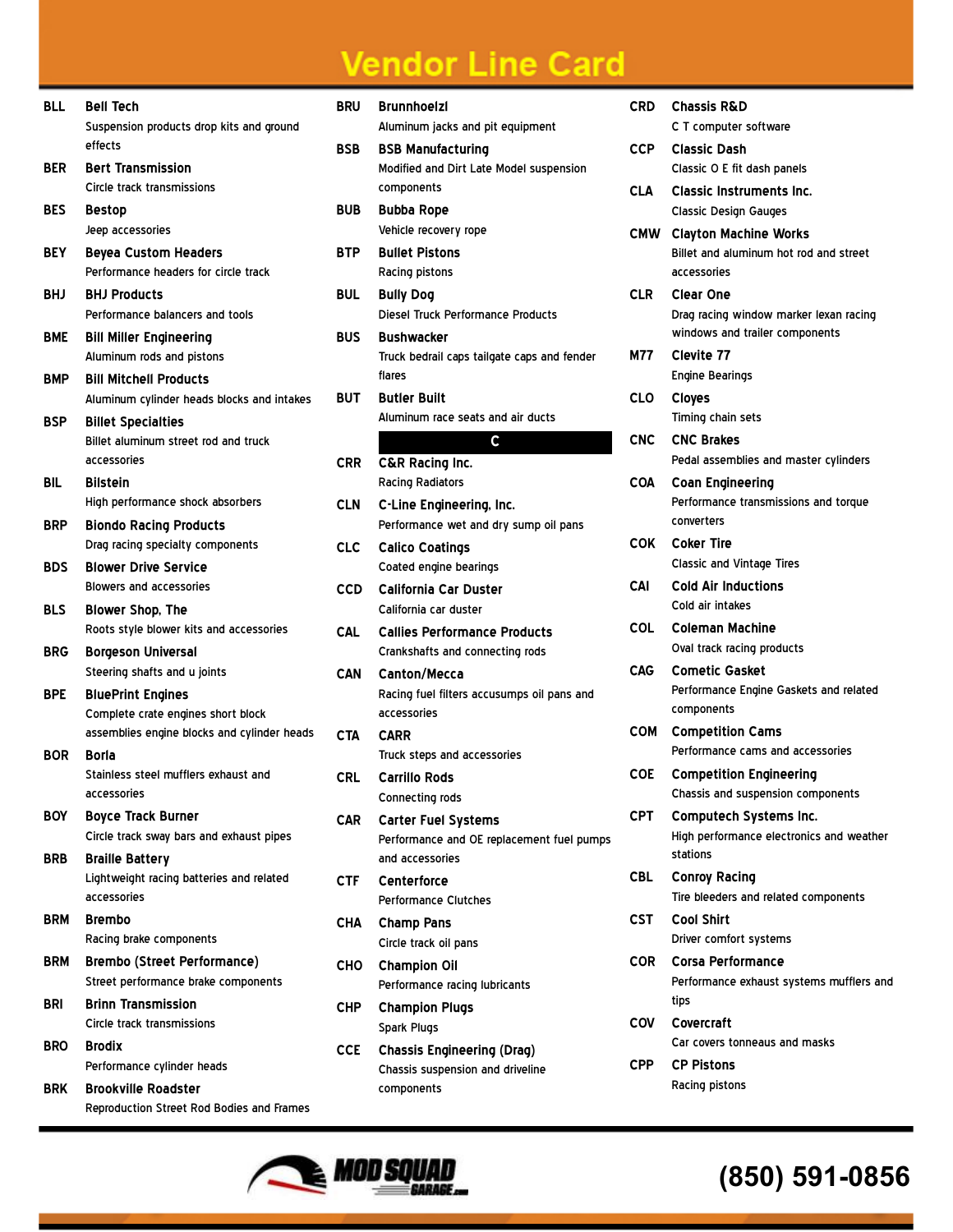| CRN        | Crane Cams<br>Performance cams and accessories                                                                                               |
|------------|----------------------------------------------------------------------------------------------------------------------------------------------|
| <b>CPD</b> | <b>Crash Pad/802 Solutions</b><br>Seat pads made of shock absorbing material                                                                 |
| <b>CRW</b> | <b>Crow Enterprizes</b><br>Safety equipment                                                                                                  |
| <b>CRO</b> | <b>Crower Cams</b><br>Performance cams and accessories                                                                                       |
| CSI        | <b>CSR Performance Products</b><br>Water pumps throttle brackets and flexplate<br>shields                                                    |
| <b>CTE</b> | <b>CTEK Power</b><br>High performance battery chargers                                                                                       |
| <b>CVP</b> | <b>CV Products</b><br>Engine parts tools and related components                                                                              |
| CVR        | <b>CVR Performance</b><br>Performance starters Oil Pumps Alternator<br>and various components                                                |
| CCL        | <b>Cyclo Industries</b><br><b>Automotive chemicals</b>                                                                                       |
| CHI        | <b>Cylinder Head Innovation</b><br>Performance cylinder heads                                                                                |
|            | D                                                                                                                                            |
|            |                                                                                                                                              |
| DSS        | D.S.S. Racing<br>Forged pistons and components                                                                                               |
| DPI        | <b>Dan Press Industries</b><br>Brake system components                                                                                       |
| DRT        | <b>Dart Machinery</b><br>Cylinder heads engine blocks intake<br>manifolds                                                                    |
| <b>DAR</b> | <b>Darton Sleeves</b><br>High performance engine sleeves and related<br>components                                                           |
| DAS        | Daystar<br>Truck and Jeep accessories                                                                                                        |
| DAY.       | <b>Daytona Sensors</b><br>Manufacturer of engine ignition controls and<br>sensor systems wide band air fuel ratio<br>systems and accessories |
| <b>DWK</b> | <b>DeatschWerks</b><br>Electric fuel pumps fuel injectors and<br>components                                                                  |
| <b>DZZ</b> | Dee Zee<br>Running boards side rails tailgate protectors<br>and accessories                                                                  |

| DED        | Dedenbear<br>Delay boxes throttle stops transmission cases<br>and accessories              |
|------------|--------------------------------------------------------------------------------------------|
| DEI        | <b>Deist Safety</b><br>Parachutes and accessories                                          |
| DEL        | Del West USA<br>Lightweight Titanium Valve Train<br>Components                             |
| DER        | <b>Derale Performance</b><br>Cooling components                                            |
| DMN        | <b>Demon Carburetion</b><br>Carburetors and accessories                                    |
| <b>DSN</b> | Design Engineering Inc.<br>Thermal protective materials                                    |
| DSE        | Detroit Speed & Engineering<br>Performance chassis components and<br>accessories           |
| DET        | Detroit Locker<br><b>Traction control differentials</b>                                    |
| DBL        | DiabloSport<br>Performance tuning modules and related<br>components                        |
| DIA        | <b>Diamond Pistons</b><br>Racing pistons                                                   |
| MIC        | <b>Dick Cepek</b><br>On and off road performance tires and<br>wheels                       |
| DDR        | <b>Dirt Defender</b><br>Manufacturer of circle track wheel<br>accessories                  |
| DMI        | <b>Diversified Machine Inc.</b><br><b>Sprint Race Components</b>                           |
| DOM        | <b>Dominator Race Products</b><br>Dirt Late Model noses and related<br>components          |
| DGH        | <b>Doug's Headers</b><br><b>Headers and accessories</b>                                    |
| DRS        | <b>Draco Racing</b><br>Manufacturer of premium springs for racing                          |
| DRA        | <b>Drake Automotive Group</b><br>Performance and styling parts                             |
| JGP        | <b>Driven Racing Oil</b><br>Performance racing lubricants                                  |
| DSW        | <b>Driven Steering Wheels</b><br>Manufacturer of racing steering wheels and<br>accessories |
| SHE        | <b>Dupli-Color</b><br>Paints primers and related coating products                          |

| <b>DUR</b> | Dura-Bond<br><b>Camshaft bearings</b>                                 |
|------------|-----------------------------------------------------------------------|
| <b>DYR</b> | Dyer's Rods<br>Performance connecting rods                            |
| DMT        | Dynamat<br>Thermo acoustic control material                           |
| DTH        | Dynatech<br>Headers and exhaust components                            |
| DYN        | Dynomax<br><b>Exhaust products</b>                                    |
|            | Ē                                                                     |
| E3P        | <b>E3 Spark Plugs</b><br>Performance spark plugs                      |
| EAG        | <b>Eagle Specialty Products</b>                                       |
|            | Performance connecting rods and cranks                                |
| EAR        | <b>Earl's Performance Plumbing</b>                                    |
|            | Performance hose and fittings                                         |
| EAS        | <b>Eastwood Company</b>                                               |
|            | Auto restoration tools and supplies                                   |
| DET        | <b>Eaton Posi</b>                                                     |
|            | <b>Traction control differentials</b>                                 |
| EDE        | Edelbrock                                                             |
|            | Peformance manifolds engine components                                |
|            | and suspension pieces                                                 |
| EDG        | <b>Edge Products</b>                                                  |
|            | Performance Diesel Computer Modules                                   |
| EGG        | Egge Machine Company                                                  |
|            | Special Order Only Engine parts for nostalgic<br>vehicles             |
| EIB        | Eibach Springs                                                        |
|            | Springs and suspension kits                                           |
| ele        | Electric-Life                                                         |
|            | Power windows keyless entry kits door locks<br>and related components |
| ELG        | Elgin Industries<br>Valve train components                            |
| END        | <b>Enderle</b><br>Fuel injection systems and components               |
| ERP        |                                                                       |
|            | <b>Energy Release</b><br>Automotive chemical products                 |
| ENE        | <b>Energy Suspension</b><br>Urethane suspension components            |
| ENQ        | <b>EngineQuest</b>                                                    |
| EXT        | Extang                                                                |
|            | Truck Tonneau Covers                                                  |
|            | F                                                                     |
| FAB        | Fabtech                                                               |



### **(850) 591-0856**

Performance suspension systems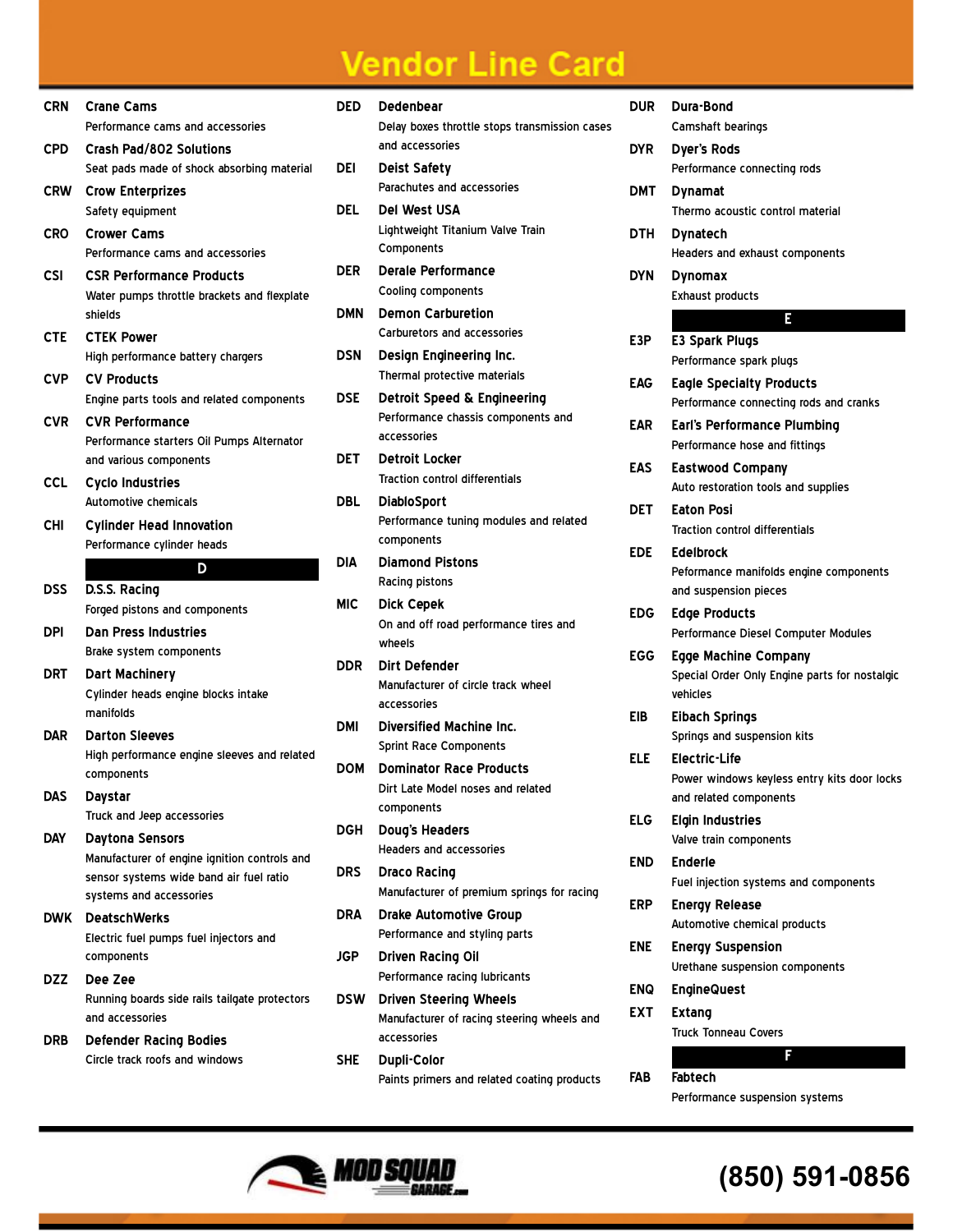| <b>FKK</b> | <b>Factory Kahne</b><br>Racing shocks and sprint car accessories                        |
|------------|-----------------------------------------------------------------------------------------|
| <b>FST</b> | <b>FAST</b><br>Fuel Injection Throttle Bodies and related                               |
|            | components                                                                              |
| <b>FSH</b> | <b>Fast Shafts</b>                                                                      |
|            | Racing driveshafts rear ends and yokes                                                  |
| FAT        | <b>Fatheadz Eyewear</b>                                                                 |
| FEL        | Oversized sunglasses and eyewear<br><b>Fel-Pro Gaskets</b>                              |
|            | Domestic and import gaskets                                                             |
| FER        | Ferrea                                                                                  |
|            | Valves                                                                                  |
| FID        | <b>Fidanza Performance</b><br>Performance Flywheels CV Shafts and Timing<br>Gears       |
| FIE        | FIE<br>Distributors fuel pumps and ignition                                             |
|            | components                                                                              |
| FIR        | <b>FireAde</b>                                                                          |
|            | Manufacturer of environmentally friendly fire<br>extinguishers                          |
| <b>SAF</b> | <b>Firebottle/Safety Systems</b><br>Fire extinguishers                                  |
| <b>FFX</b> | <b>Firefox Safety</b><br>Special Order Only Fire suppression systems                    |
| FIT        | <b>FiTech Fuel Injection</b><br><b>EFI Systems</b>                                      |
| FIV        | <b>Five Star Stock Car Bodies</b>                                                       |
|            | Racing bodies and accessories                                                           |
| FKB        | <b>FK Bearings</b><br>Rod ends spherical bearings and related                           |
|            | components                                                                              |
| FLA        | <b>Flaming River</b><br>Rack and pinions steering components and<br>electrical switches |
| FLE        | Flex-A-Lite                                                                             |
|            | Engine cooling fans and transmission coolers                                            |
| FTZ        | <b>Flitz</b>                                                                            |
|            | Waxes polishes and cleaners                                                             |
| FLF        | <b>Flo-Fast</b>                                                                         |
|            | Portable fluid transfer systems and related<br>components                               |
| FTC        | <b>FloTek</b>                                                                           |
|            | Performance cylinder heads                                                              |
| FLO        | <b>Flowmaster</b><br>Racing and performance mufflers                                    |
| FLT        | <b>Flowtech</b>                                                                         |
|            | <b>Headers and accessories</b>                                                          |

| FLU        | <b>Fluidampr/Vibratech TVD LLC</b><br>Performance harmonic dampers                                 |
|------------|----------------------------------------------------------------------------------------------------|
| <b>DUN</b> | <b>Fluidyne</b><br><b>Oil Coolers</b>                                                              |
| FRD        | <b>Ford Racing Performance Parts</b><br>Ford performance parts                                     |
| <b>FSR</b> | <b>Four Seasons Radiator</b><br>Radiators heat exchangers oil tank heaters                         |
| FOX        | <b>Fox Shocks</b><br>High performance racing shock absorbers and<br>accessories                    |
| FRG        | <b>Fragola Performance Systems</b><br>Performance fittings and hose                                |
| <b>FRK</b> | <b>Frankland Racing Supply</b><br>Quick change rear ends and related<br>components                 |
| <b>FRA</b> | <b>Fram</b><br>Oil and fuel filters                                                                |
| FIL        | <b>FST Performance</b><br><b>Fuel Filters</b>                                                      |
| FUE        | <b>Fuel Safe</b><br>Fuel cells and accessories                                                     |
|            | G                                                                                                  |
| GFC        | <b>G-Force Crossmembers</b><br><b>Performance Crossmembers</b>                                     |
| GFR        | <b>G-Force Racing Gear</b><br>Helmets and safety equipment                                         |
| GTE        | G-Tech<br>On Board Vehicle Performance Meters                                                      |
| <b>GDX</b> | Geddex<br>Dial in marker and burnout guard                                                         |
| GEN        | <b>Genesis Shocks</b><br>Racing shocks                                                             |
| GIB        | <b>Gibson Performance</b><br>Truck and SUV performance exhaust                                     |
| GLO        | <b>Global West Suspension</b><br>Performance suspension kits and related<br>components             |
| <b>GMP</b> | <b>GM Performance Parts</b><br>Crate Motors Cylinder Heads Engine Blocks<br>and related components |
| <b>GPK</b> | Go Puck<br>Portable Lithium USB charging device                                                    |
| GOO        | Goodridge<br>Performance hose and fittings                                                         |
| <b>GDY</b> | Goodyear<br>Eagle racing tires                                                                     |
| <b>GOR</b> | Gorilla Automotive Products                                                                        |

| GMS        | Granatelli Motorsports Inc.<br>Mass air flow sensors                                            |
|------------|-------------------------------------------------------------------------------------------------|
| GRT        | <b>Grant Wheels</b><br>Custom steering wheels and vehicle security<br>systems                   |
| GRI        | <b>Griffin Radiators</b><br>Radiators                                                           |
| <b>GRY</b> | Grypmat<br>Multi purpose product to keep tools and<br>hardware in place                         |
| <b>GTP</b> | <b>GT Performance</b><br>Custom steering wheels                                                 |
| GTS        | <b>GT Styling</b><br>Special Order Only Headlight covers bug<br>guards spoilers and vent guards |
| HPP        | Н<br>H-P Books                                                                                  |
|            | Performance and how to books                                                                    |
| HTN        | <b>H-P Tuners</b><br>Performance computer flash tuning software                                 |
| H3R        | <b>H3R Performance</b><br>Fire extinguishers and related components                             |
| <b>HAG</b> | <b>Hagan Street Rod Necessities</b>                                                             |
|            | Street rod accessories                                                                          |
| TRA        | <b>Hamburger's Performance</b><br>Performance oil pans valve covers and TBI<br>spacers          |
| HAN        | <b>HANS Performance Products</b><br>Head and neck restraint systems                             |
| HBL        | <b>Hard Blok</b><br>Engine block filler                                                         |
| HAR        | Harwood<br>Fiberglass hoods hood scoops body parts and<br>fuel cells                            |
| HAS        | <b>Hastings Manufacturing</b><br>Performance piston rings and related<br>components             |
| Haw        | <b>Hawk Performance</b><br>Race and street brake pads                                           |
| HAY        | Hays<br>Clutches pressure plates and flywheels                                                  |
| HED        | <b>Hedman Hedders</b><br><b>Headers and accessories</b>                                         |
| HEI        | <b>Heidt's Rod Shop</b><br>Street rod suspension components                                     |
| <b>HEX</b> | <b>Helix</b><br>Special Order Only Street rod chassis parts                                     |
| HEL        | <b>Hellwig</b>                                                                                  |

**(850) 591-0856**

Anti sway bars and helper springs

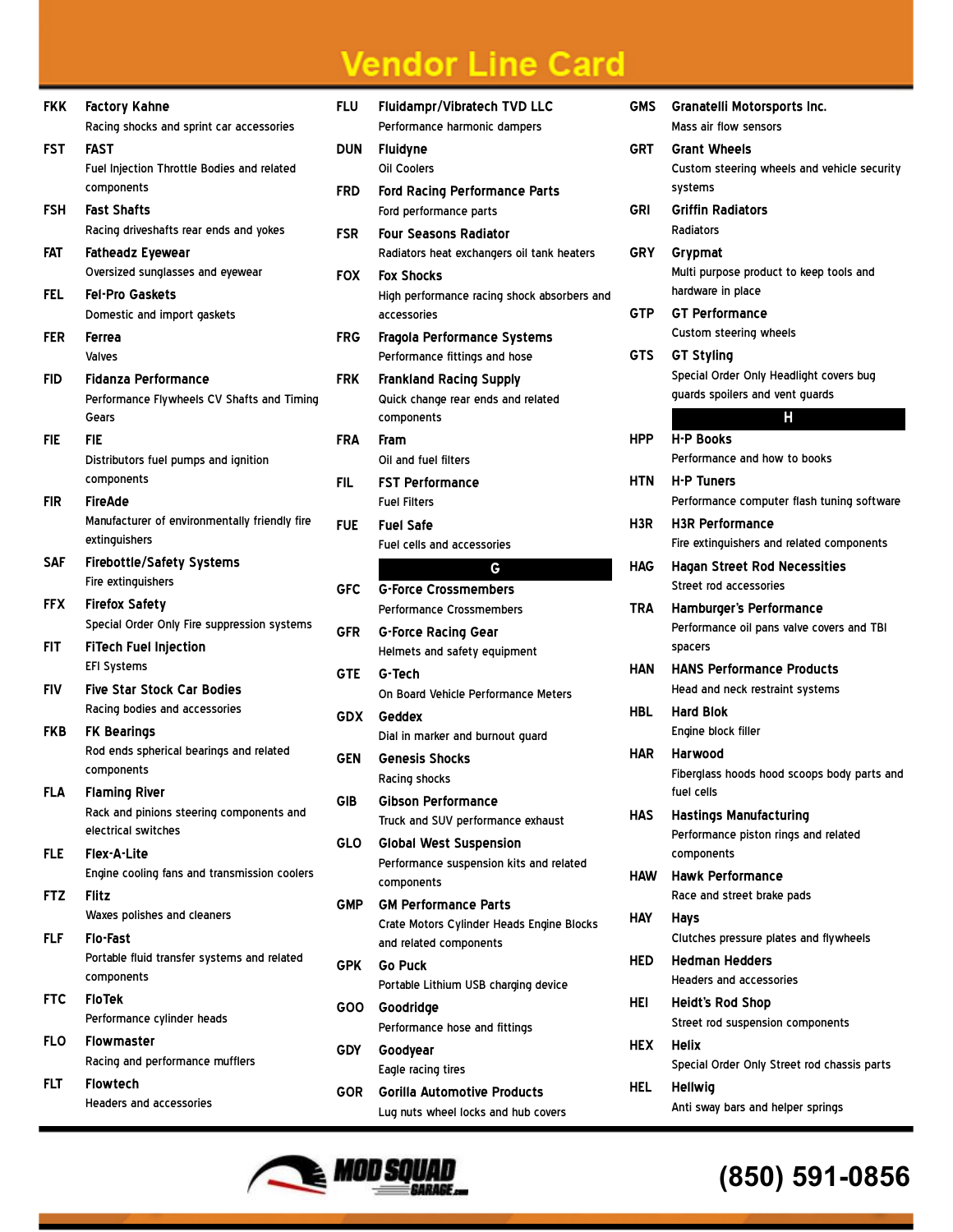| НLJ        | <b>Hi-Lift Jack</b><br>Jacks and off road accessories                       |
|------------|-----------------------------------------------------------------------------|
| HVH        | <b>High Velocity Heads</b>                                                  |
|            | Intake Spacers                                                              |
| HJC        | <b>HJC Motorsports</b>                                                      |
|            | Motorsports helmets and accessories                                         |
| <b>HRP</b> | <b>Hepfner Racing Products</b><br>Sprint car wings and accessories          |
| HIL        | <b>Hilborn Fuel Injection</b><br>Fuel injection units                       |
| HIT        | Hitachi Automotive Products<br><b>Performance starters</b>                  |
| HLY        | <b>Holley Performance Products</b><br>Carburetors manifolds and accessories |
| HRH        | <b>Hooker Harness</b><br>Seatbelts and safety harnesses                     |
| HKR        | <b>Hooker Headers</b>                                                       |
|            | <b>Headers and accessories</b>                                              |
| HOO        | <b>Hoosier Tires</b>                                                        |
|            | D O T tires and slicks                                                      |
| <b>HPE</b> | <b>Hot Products Engineering</b>                                             |
|            | Engine pre heater and related components                                    |
| <b>HRC</b> | <b>Howards Racing Components</b>                                            |
|            | Cranks rods camshafts and valve train                                       |
|            | components                                                                  |
| нот        | <b>Hotchkis Sport Suspension</b><br>Suspension components swaybars          |
| HOW        | <b>Howe Racing Enterprises</b>                                              |
|            | Radiators circle track components                                           |
| HUG        | <b>Hughes Performance</b>                                                   |
|            | Performance transmissions and torque                                        |
|            | converters                                                                  |
| HUR        | Hurst                                                                       |
|            | Shifters and accessories                                                    |
| НМТ        | HushMat                                                                     |
|            | Sound deadening materials                                                   |
| <b>HSK</b> | <b>Husky Liners</b>                                                         |
|            | Trucks Suv floor cargo area liners                                          |
| <b>HYP</b> | <b>Hyperco</b><br>Conventional and coil over springs                        |
| HYT        | Hypertech                                                                   |
|            | Computer chips and programmers                                              |
|            | ı                                                                           |
| <b>ICN</b> | <b>Icon Pistons</b>                                                         |
|            | Performance pistons and rings                                               |
| ihk        | Ideal Heated Knives                                                         |
|            | Heated tire groovers and accessories                                        |
|            |                                                                             |

| IDI | <b>IDIDIT</b><br>Steering columns and accessories                                                                                     |
|-----|---------------------------------------------------------------------------------------------------------------------------------------|
| IMP | <b>Impact Racing</b>                                                                                                                  |
| ING | Helmets and safety equipment<br>Inglese Induction                                                                                     |
| INN | Special Order Only Weber induction systems<br><b>Innovate Motorsports</b><br>Electronic Engine Tuning Tools and                       |
| INS | <b>Accessories</b><br>Insulator                                                                                                       |
| IRS | Under hood and interior insulation<br>Integra Racing Shocks & Springs                                                                 |
| INT | Performance shocks and springs<br>Intercomp                                                                                           |
| IRO | Racing scales and equipment<br>Ironclad Performance Wear                                                                              |
| ISK | Performance work gloves<br>Isky Racing Cams                                                                                           |
|     | Performance cams and accessories<br>J                                                                                                 |
| JBA | <b>JBA Performance Exhaust</b><br>Performance headers and related<br>components                                                       |
| JWP | J-W Performance<br>Performance racing transmissions and<br>components                                                                 |
| JEP | <b>JE Pistons</b><br>Racing pistons                                                                                                   |
| JER | Jerico<br>Performance transmissions                                                                                                   |
| JAZ | <b>JAZ Products</b><br>Racing seats and fuel cells                                                                                    |
| JET | <b>JET Perfomance Products</b><br>Computer chips modules and power filters                                                            |
| JFT | Jiffy-tite<br><b>Fittings</b>                                                                                                         |
| JMS | JMS<br>Fuel pump voltage boosters drive by wire<br>throttle response enhancers Ford ecoboost<br>performance chips and aluminum wheels |
| JOE | <b>Joes Racing Products</b><br>Aluminum racing products                                                                               |
| JRP | <b>Jones Racing Products</b><br>Performance Pulleys and Belt Systems                                                                  |
| JPP | <b>JP Performance</b><br>Performance timing sets                                                                                      |
| jri | <b>JRI Shocks</b><br>High performance and racing shock absorbers                                                                      |
|     |                                                                                                                                       |

|            | K                                              |
|------------|------------------------------------------------|
| K1T        | <b>K1 Technologies</b>                         |
|            | High performance connecting rods and           |
|            | crankshafts                                    |
| <b>KNE</b> | K&N Filters                                    |
|            | Reusable performance air filters air injection |
|            | kits                                           |
| <b>KMO</b> | <b>K-Motion</b>                                |
|            | Valve springs locks and retainers              |
| ксн        | <b>KC Hi-Lites</b>                             |
|            | Fog driving and competition lights             |
| KBC        | <b>KB Carburetors</b>                          |
|            | Racing Carburetors and related components      |
| <b>KBP</b> | <b>KB Performance Pistons</b>                  |
|            | Performance pistons                            |
| KIC        | Keep It Clean                                  |
|            | Wiring harnesses and wiring accessories        |
| <b>KAW</b> | <b>Keizer Aluminum Wheels</b>                  |
|            | Aluminum wheels                                |
|            |                                                |
| KEN        | Kendall Oil                                    |
|            | High performance oil and lubricants            |
| <b>KEB</b> | <b>King Engine Bearings</b>                    |
|            | <b>Engine bearings</b>                         |
| <b>KRP</b> | <b>King Racing Products</b>                    |
|            | High quality sprint car racing components      |
| <b>KNS</b> | Kinser Air Filters                             |
|            | High performance foam air filters and          |
|            | assemblies                                     |
| <b>KIN</b> | Kinsler Fuel Injection                         |
|            | Fuel injection components                      |
| <b>KIR</b> | <b>Kirkey Racing Fabrication</b>               |
|            | Drag and circle track aluminum seats           |
| KLU        | <b>Kluhsman Racing Components</b>              |
|            | Oval track racing components                   |
| <b>KON</b> | Koni                                           |
|            | Performance shocks                             |
| κοκ        | Kooks Headers & Exhaust                        |
|            | Performance exhaust products                   |
| KOO        | Kool Mat                                       |
|            | <b>Heat barrier</b>                            |
| KSE        | <b>KSE Racing Products</b>                     |
|            | Power steering pumps and sprint car            |
|            | products                                       |
| <b>KRC</b> | <b>KRC Power Steering</b>                      |
|            | Power steering components                      |
| SHE        | <b>Krylon</b>                                  |
|            | Paints primers and related coating products    |
| <b>KCP</b> | <b>Kwik Change Products</b>                    |
|            | Tire pressure relief valves and accessories    |
|            |                                                |

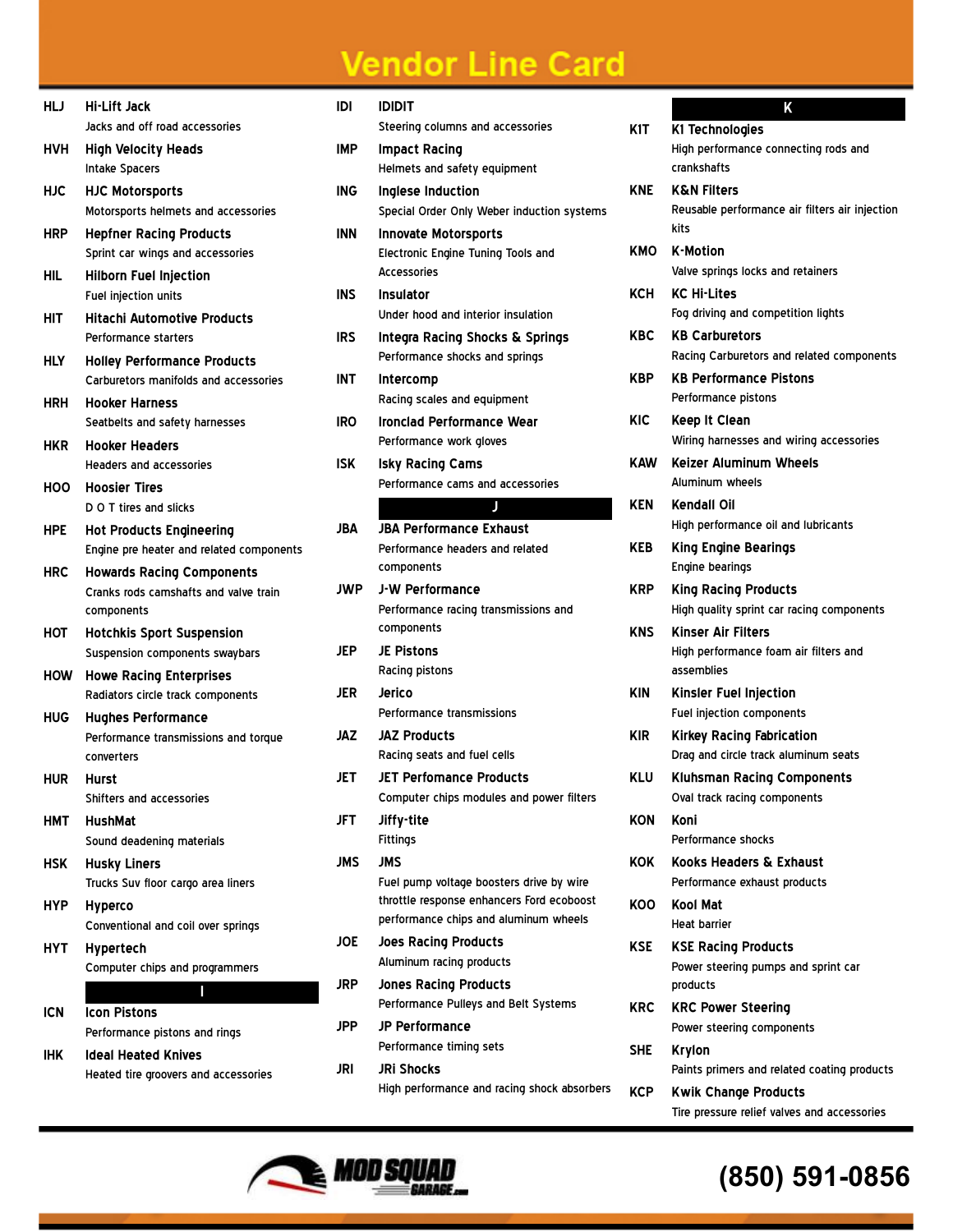| L<br>MAG<br>L.A. Sleeve<br>LAS<br>Performance engine sleeves and related<br>components<br><b>Lakewood Industries</b><br>LWI<br>MAL<br>Bellhousings traction bars and safety<br>equipment<br>LAN<br><b>Landrum Springs</b><br>Performance leaf springs and coil springs<br><b>Lithium Pros</b><br>LPB.<br><b>MAH</b><br>Automotive and racing lithium batteries<br>LIV<br><b>Livernois Motorsports</b><br>Performance cylinder heads and components<br><b>Lizard Skin</b><br>LIZ<br><b>Ceramic Insulation and Heat Barrier Products</b><br>MWI<br><b>REA</b><br><b>Lifeline Batteries</b><br>Racing batteries and related components<br><b>LOC</b><br>Loctite<br>Thread locking adhesive gasket sealers and<br>MAS<br>chemicals<br>LSM<br><b>LSM Racing Products</b><br>MAX<br>Engine assembly tools<br><b>LOK</b><br><b>Lokar Motorsports</b><br>MCG<br>Sport compact accessories<br>LON<br><b>Longacre Racing Products</b><br>AXO<br>Automotive racing products<br><b>LOK</b><br><b>Lokar Performance Products</b><br>MEC<br>Street rod machine products<br><b>LSD</b><br><b>LSD Doors</b><br>MCL<br>Special Order Only Lambo style door<br>conversions<br><b>MEL</b><br>LUC<br><b>Lucas Oil Products</b><br><b>Performance lubricants</b><br>MTT<br>LNT<br>Lunati<br>Cranks and engine components<br>MEZ<br>LUN<br>Lund<br>Hood shields sunvisors and hood scoops<br>Μ<br><b>MBRP Performance Exhaust</b><br><b>MBR</b><br>Performance exhaust systems mufflers and<br><b>MIC</b><br>related components<br><b>M&amp;W Aluminum Products</b><br>MWA<br>MCA<br>Aluminum suspension tubes<br>MHT<br>M&H Racemaster<br>MMN<br>Drag race tires<br><b>MTD</b><br><b>Mac's Custom Tie-Downs</b><br>Tie downs and trailer accessories | KYB | <b>KYB Shocks</b><br><b>Shocks and struts</b> | MDF        |
|---------------------------------------------------------------------------------------------------------------------------------------------------------------------------------------------------------------------------------------------------------------------------------------------------------------------------------------------------------------------------------------------------------------------------------------------------------------------------------------------------------------------------------------------------------------------------------------------------------------------------------------------------------------------------------------------------------------------------------------------------------------------------------------------------------------------------------------------------------------------------------------------------------------------------------------------------------------------------------------------------------------------------------------------------------------------------------------------------------------------------------------------------------------------------------------------------------------------------------------------------------------------------------------------------------------------------------------------------------------------------------------------------------------------------------------------------------------------------------------------------------------------------------------------------------------------------------------------------------------------------------------------------------------------------------------------------------------------------------|-----|-----------------------------------------------|------------|
|                                                                                                                                                                                                                                                                                                                                                                                                                                                                                                                                                                                                                                                                                                                                                                                                                                                                                                                                                                                                                                                                                                                                                                                                                                                                                                                                                                                                                                                                                                                                                                                                                                                                                                                                 |     |                                               |            |
|                                                                                                                                                                                                                                                                                                                                                                                                                                                                                                                                                                                                                                                                                                                                                                                                                                                                                                                                                                                                                                                                                                                                                                                                                                                                                                                                                                                                                                                                                                                                                                                                                                                                                                                                 |     |                                               |            |
|                                                                                                                                                                                                                                                                                                                                                                                                                                                                                                                                                                                                                                                                                                                                                                                                                                                                                                                                                                                                                                                                                                                                                                                                                                                                                                                                                                                                                                                                                                                                                                                                                                                                                                                                 |     |                                               |            |
|                                                                                                                                                                                                                                                                                                                                                                                                                                                                                                                                                                                                                                                                                                                                                                                                                                                                                                                                                                                                                                                                                                                                                                                                                                                                                                                                                                                                                                                                                                                                                                                                                                                                                                                                 |     |                                               | MRF        |
|                                                                                                                                                                                                                                                                                                                                                                                                                                                                                                                                                                                                                                                                                                                                                                                                                                                                                                                                                                                                                                                                                                                                                                                                                                                                                                                                                                                                                                                                                                                                                                                                                                                                                                                                 |     |                                               |            |
|                                                                                                                                                                                                                                                                                                                                                                                                                                                                                                                                                                                                                                                                                                                                                                                                                                                                                                                                                                                                                                                                                                                                                                                                                                                                                                                                                                                                                                                                                                                                                                                                                                                                                                                                 |     |                                               |            |
|                                                                                                                                                                                                                                                                                                                                                                                                                                                                                                                                                                                                                                                                                                                                                                                                                                                                                                                                                                                                                                                                                                                                                                                                                                                                                                                                                                                                                                                                                                                                                                                                                                                                                                                                 |     |                                               |            |
|                                                                                                                                                                                                                                                                                                                                                                                                                                                                                                                                                                                                                                                                                                                                                                                                                                                                                                                                                                                                                                                                                                                                                                                                                                                                                                                                                                                                                                                                                                                                                                                                                                                                                                                                 |     |                                               |            |
|                                                                                                                                                                                                                                                                                                                                                                                                                                                                                                                                                                                                                                                                                                                                                                                                                                                                                                                                                                                                                                                                                                                                                                                                                                                                                                                                                                                                                                                                                                                                                                                                                                                                                                                                 |     |                                               | MAN        |
|                                                                                                                                                                                                                                                                                                                                                                                                                                                                                                                                                                                                                                                                                                                                                                                                                                                                                                                                                                                                                                                                                                                                                                                                                                                                                                                                                                                                                                                                                                                                                                                                                                                                                                                                 |     |                                               |            |
|                                                                                                                                                                                                                                                                                                                                                                                                                                                                                                                                                                                                                                                                                                                                                                                                                                                                                                                                                                                                                                                                                                                                                                                                                                                                                                                                                                                                                                                                                                                                                                                                                                                                                                                                 |     |                                               |            |
|                                                                                                                                                                                                                                                                                                                                                                                                                                                                                                                                                                                                                                                                                                                                                                                                                                                                                                                                                                                                                                                                                                                                                                                                                                                                                                                                                                                                                                                                                                                                                                                                                                                                                                                                 |     |                                               |            |
|                                                                                                                                                                                                                                                                                                                                                                                                                                                                                                                                                                                                                                                                                                                                                                                                                                                                                                                                                                                                                                                                                                                                                                                                                                                                                                                                                                                                                                                                                                                                                                                                                                                                                                                                 |     |                                               | <b>MPP</b> |
|                                                                                                                                                                                                                                                                                                                                                                                                                                                                                                                                                                                                                                                                                                                                                                                                                                                                                                                                                                                                                                                                                                                                                                                                                                                                                                                                                                                                                                                                                                                                                                                                                                                                                                                                 |     |                                               |            |
|                                                                                                                                                                                                                                                                                                                                                                                                                                                                                                                                                                                                                                                                                                                                                                                                                                                                                                                                                                                                                                                                                                                                                                                                                                                                                                                                                                                                                                                                                                                                                                                                                                                                                                                                 |     |                                               |            |
|                                                                                                                                                                                                                                                                                                                                                                                                                                                                                                                                                                                                                                                                                                                                                                                                                                                                                                                                                                                                                                                                                                                                                                                                                                                                                                                                                                                                                                                                                                                                                                                                                                                                                                                                 |     |                                               |            |
|                                                                                                                                                                                                                                                                                                                                                                                                                                                                                                                                                                                                                                                                                                                                                                                                                                                                                                                                                                                                                                                                                                                                                                                                                                                                                                                                                                                                                                                                                                                                                                                                                                                                                                                                 |     |                                               | MAR        |
|                                                                                                                                                                                                                                                                                                                                                                                                                                                                                                                                                                                                                                                                                                                                                                                                                                                                                                                                                                                                                                                                                                                                                                                                                                                                                                                                                                                                                                                                                                                                                                                                                                                                                                                                 |     |                                               |            |
|                                                                                                                                                                                                                                                                                                                                                                                                                                                                                                                                                                                                                                                                                                                                                                                                                                                                                                                                                                                                                                                                                                                                                                                                                                                                                                                                                                                                                                                                                                                                                                                                                                                                                                                                 |     |                                               |            |
|                                                                                                                                                                                                                                                                                                                                                                                                                                                                                                                                                                                                                                                                                                                                                                                                                                                                                                                                                                                                                                                                                                                                                                                                                                                                                                                                                                                                                                                                                                                                                                                                                                                                                                                                 |     |                                               |            |
|                                                                                                                                                                                                                                                                                                                                                                                                                                                                                                                                                                                                                                                                                                                                                                                                                                                                                                                                                                                                                                                                                                                                                                                                                                                                                                                                                                                                                                                                                                                                                                                                                                                                                                                                 |     |                                               |            |
|                                                                                                                                                                                                                                                                                                                                                                                                                                                                                                                                                                                                                                                                                                                                                                                                                                                                                                                                                                                                                                                                                                                                                                                                                                                                                                                                                                                                                                                                                                                                                                                                                                                                                                                                 |     |                                               |            |
|                                                                                                                                                                                                                                                                                                                                                                                                                                                                                                                                                                                                                                                                                                                                                                                                                                                                                                                                                                                                                                                                                                                                                                                                                                                                                                                                                                                                                                                                                                                                                                                                                                                                                                                                 |     |                                               |            |
|                                                                                                                                                                                                                                                                                                                                                                                                                                                                                                                                                                                                                                                                                                                                                                                                                                                                                                                                                                                                                                                                                                                                                                                                                                                                                                                                                                                                                                                                                                                                                                                                                                                                                                                                 |     |                                               |            |
|                                                                                                                                                                                                                                                                                                                                                                                                                                                                                                                                                                                                                                                                                                                                                                                                                                                                                                                                                                                                                                                                                                                                                                                                                                                                                                                                                                                                                                                                                                                                                                                                                                                                                                                                 |     |                                               |            |
|                                                                                                                                                                                                                                                                                                                                                                                                                                                                                                                                                                                                                                                                                                                                                                                                                                                                                                                                                                                                                                                                                                                                                                                                                                                                                                                                                                                                                                                                                                                                                                                                                                                                                                                                 |     |                                               |            |
|                                                                                                                                                                                                                                                                                                                                                                                                                                                                                                                                                                                                                                                                                                                                                                                                                                                                                                                                                                                                                                                                                                                                                                                                                                                                                                                                                                                                                                                                                                                                                                                                                                                                                                                                 |     |                                               |            |
|                                                                                                                                                                                                                                                                                                                                                                                                                                                                                                                                                                                                                                                                                                                                                                                                                                                                                                                                                                                                                                                                                                                                                                                                                                                                                                                                                                                                                                                                                                                                                                                                                                                                                                                                 |     |                                               |            |
|                                                                                                                                                                                                                                                                                                                                                                                                                                                                                                                                                                                                                                                                                                                                                                                                                                                                                                                                                                                                                                                                                                                                                                                                                                                                                                                                                                                                                                                                                                                                                                                                                                                                                                                                 |     |                                               |            |
|                                                                                                                                                                                                                                                                                                                                                                                                                                                                                                                                                                                                                                                                                                                                                                                                                                                                                                                                                                                                                                                                                                                                                                                                                                                                                                                                                                                                                                                                                                                                                                                                                                                                                                                                 |     |                                               |            |
|                                                                                                                                                                                                                                                                                                                                                                                                                                                                                                                                                                                                                                                                                                                                                                                                                                                                                                                                                                                                                                                                                                                                                                                                                                                                                                                                                                                                                                                                                                                                                                                                                                                                                                                                 |     |                                               |            |
|                                                                                                                                                                                                                                                                                                                                                                                                                                                                                                                                                                                                                                                                                                                                                                                                                                                                                                                                                                                                                                                                                                                                                                                                                                                                                                                                                                                                                                                                                                                                                                                                                                                                                                                                 |     |                                               |            |
|                                                                                                                                                                                                                                                                                                                                                                                                                                                                                                                                                                                                                                                                                                                                                                                                                                                                                                                                                                                                                                                                                                                                                                                                                                                                                                                                                                                                                                                                                                                                                                                                                                                                                                                                 |     |                                               |            |
|                                                                                                                                                                                                                                                                                                                                                                                                                                                                                                                                                                                                                                                                                                                                                                                                                                                                                                                                                                                                                                                                                                                                                                                                                                                                                                                                                                                                                                                                                                                                                                                                                                                                                                                                 |     |                                               |            |
|                                                                                                                                                                                                                                                                                                                                                                                                                                                                                                                                                                                                                                                                                                                                                                                                                                                                                                                                                                                                                                                                                                                                                                                                                                                                                                                                                                                                                                                                                                                                                                                                                                                                                                                                 |     |                                               |            |
|                                                                                                                                                                                                                                                                                                                                                                                                                                                                                                                                                                                                                                                                                                                                                                                                                                                                                                                                                                                                                                                                                                                                                                                                                                                                                                                                                                                                                                                                                                                                                                                                                                                                                                                                 |     |                                               |            |
|                                                                                                                                                                                                                                                                                                                                                                                                                                                                                                                                                                                                                                                                                                                                                                                                                                                                                                                                                                                                                                                                                                                                                                                                                                                                                                                                                                                                                                                                                                                                                                                                                                                                                                                                 |     |                                               | <b>MGP</b> |
|                                                                                                                                                                                                                                                                                                                                                                                                                                                                                                                                                                                                                                                                                                                                                                                                                                                                                                                                                                                                                                                                                                                                                                                                                                                                                                                                                                                                                                                                                                                                                                                                                                                                                                                                 |     |                                               |            |
|                                                                                                                                                                                                                                                                                                                                                                                                                                                                                                                                                                                                                                                                                                                                                                                                                                                                                                                                                                                                                                                                                                                                                                                                                                                                                                                                                                                                                                                                                                                                                                                                                                                                                                                                 |     |                                               |            |
|                                                                                                                                                                                                                                                                                                                                                                                                                                                                                                                                                                                                                                                                                                                                                                                                                                                                                                                                                                                                                                                                                                                                                                                                                                                                                                                                                                                                                                                                                                                                                                                                                                                                                                                                 |     |                                               |            |
|                                                                                                                                                                                                                                                                                                                                                                                                                                                                                                                                                                                                                                                                                                                                                                                                                                                                                                                                                                                                                                                                                                                                                                                                                                                                                                                                                                                                                                                                                                                                                                                                                                                                                                                                 |     |                                               |            |
|                                                                                                                                                                                                                                                                                                                                                                                                                                                                                                                                                                                                                                                                                                                                                                                                                                                                                                                                                                                                                                                                                                                                                                                                                                                                                                                                                                                                                                                                                                                                                                                                                                                                                                                                 |     |                                               |            |
|                                                                                                                                                                                                                                                                                                                                                                                                                                                                                                                                                                                                                                                                                                                                                                                                                                                                                                                                                                                                                                                                                                                                                                                                                                                                                                                                                                                                                                                                                                                                                                                                                                                                                                                                 |     |                                               |            |
|                                                                                                                                                                                                                                                                                                                                                                                                                                                                                                                                                                                                                                                                                                                                                                                                                                                                                                                                                                                                                                                                                                                                                                                                                                                                                                                                                                                                                                                                                                                                                                                                                                                                                                                                 |     |                                               |            |
|                                                                                                                                                                                                                                                                                                                                                                                                                                                                                                                                                                                                                                                                                                                                                                                                                                                                                                                                                                                                                                                                                                                                                                                                                                                                                                                                                                                                                                                                                                                                                                                                                                                                                                                                 |     |                                               |            |
|                                                                                                                                                                                                                                                                                                                                                                                                                                                                                                                                                                                                                                                                                                                                                                                                                                                                                                                                                                                                                                                                                                                                                                                                                                                                                                                                                                                                                                                                                                                                                                                                                                                                                                                                 |     |                                               |            |

| MDF        | <b>Mag Daddy</b><br><b>Magnetic fasteners</b>                                                          |
|------------|--------------------------------------------------------------------------------------------------------|
| MAG        | <b>Magnaflow Performance Exhaust</b><br>Performance exhaust Systems mufflers and<br>related components |
| <b>MRF</b> | <b>Magnafuel Racing Fuel Systems</b><br>Racing fuel systems                                            |
| <b>MAL</b> | <b>Mallory Ignition</b><br>Distributors tachometers fuel pumps and<br>ignition components              |
| MAN        | <b>Manley Performance Products</b><br>Valves pistons and connecting rods                               |
| MAH        | <b>Mahle Motorsports Inc.</b><br><b>Racing Pistons</b>                                                 |
| MPP        | March Performance<br>Performance engine pulleys                                                        |
| <b>MWE</b> | <b>Mark Williams Enterprises</b><br>Driveline components and axles                                     |
| <b>MAR</b> | <b>Marshall Instruments</b><br>Performance gauges                                                      |
| <b>MAS</b> | <b>MasterCraft Safety</b><br>Off road seats and restraints                                             |
| MAX        | <b>Maxima Racing Oils</b><br>Performance racing lubricants                                             |
| MCG        | <b>McGard</b><br>Lug nuts and wheel locks                                                              |
| AXO        | <b>Mechanix Wear</b><br>Race crew apparel                                                              |
| MEC        | <b>Mechman Alternators</b><br>Manufacturers of performance alternators                                 |
| <b>MCL</b> | <b>McLeod Racing</b><br><b>Bell housings</b>                                                           |
| <b>MEL</b> | Melling<br>Engine oil pumps                                                                            |
| <b>MTT</b> | <b>Mettec</b><br>Titanium fasteners and hardware                                                       |
| <b>MEZ</b> | <b>Meziere Enterprises</b><br>Billet aluminum water pumps and chassis<br>accessories                   |
| <b>MGP</b> | <b>MGP Caliper Cover</b><br>Brake caliper covers                                                       |
| <b>MIC</b> | <b>Mickey Thompson</b><br>Truck and auto performance tires drag slicks                                 |
| MCA        | Micro-Armor<br>Performance racing additives and lubricants                                             |
| МММ        | Mile Marker<br>Winches and hubs                                                                        |
|            |                                                                                                        |

| MIL        | Milodon                                           |
|------------|---------------------------------------------------|
|            | Oil pans valves gear drives rod bolts head        |
| МВМ        | and main studs<br><b>Mittler Brothers Machine</b> |
|            | Special Order Only Shop equipment and             |
|            | specialty tools special order only                |
| <b>MOB</b> | Mobil 1                                           |
|            | Performance racing lubricants                     |
| MOL        | Molecule                                          |
|            | Cleaners detailers and motorsports gear care      |
| MOM        | Momo                                              |
|            | Safety equipment steering wheels seats and        |
| MON        | race wheels                                       |
|            | Monroe<br>Special Order Only Shocks and struts    |
| MOG        | <b>Moog Chassis</b>                               |
|            | <b>Replacement Chassis Components</b>             |
| MOP        | <b>Mopar Performance</b>                          |
|            | Performance parts for Mopars                      |
| <b>MOR</b> | <b>Moroso Performance Products</b>                |
|            | Peformance parts and accessories                  |
| MEI        | <b>Moser Engineering</b>                          |
|            | Axles and drive line components                   |
| МТН        | Mothers                                           |
|            | Waxes polishes and cleaners                       |
| МОТ        | <b>Motive Gear</b><br>Ring and pinion sets        |
| MTP .      | <b>Motive Products</b>                            |
|            | Brake bleeder systems                             |
| MTL        | Motul                                             |
|            | Performance racing lubricants                     |
| <b>MPD</b> | <b>MPD Racing</b>                                 |
|            | Sprint car components and racing jacks            |
| MPI        | MPI                                               |
|            | Manufacturer of racing steering wheels and        |
|            | accessories                                       |
| <b>MRG</b> | Mr. Gasket<br>Automotive accessories and gaskets  |
| <b>MSD</b> | <b>MSD</b> Ignition                               |
|            | Performance ignition components                   |
| <b>MYL</b> | <b>MyLaps Sports Timing</b>                       |
|            | Professional timing systems for motorsports       |
|            | N                                                 |
| NGK        | NGK                                               |
|            | Spark plugs                                       |
| <b>NHR</b> | <b>NHRA Rule Book</b>                             |
|            | Official rule book of the NHRA drag racing        |



### **(850) 591-0856**

series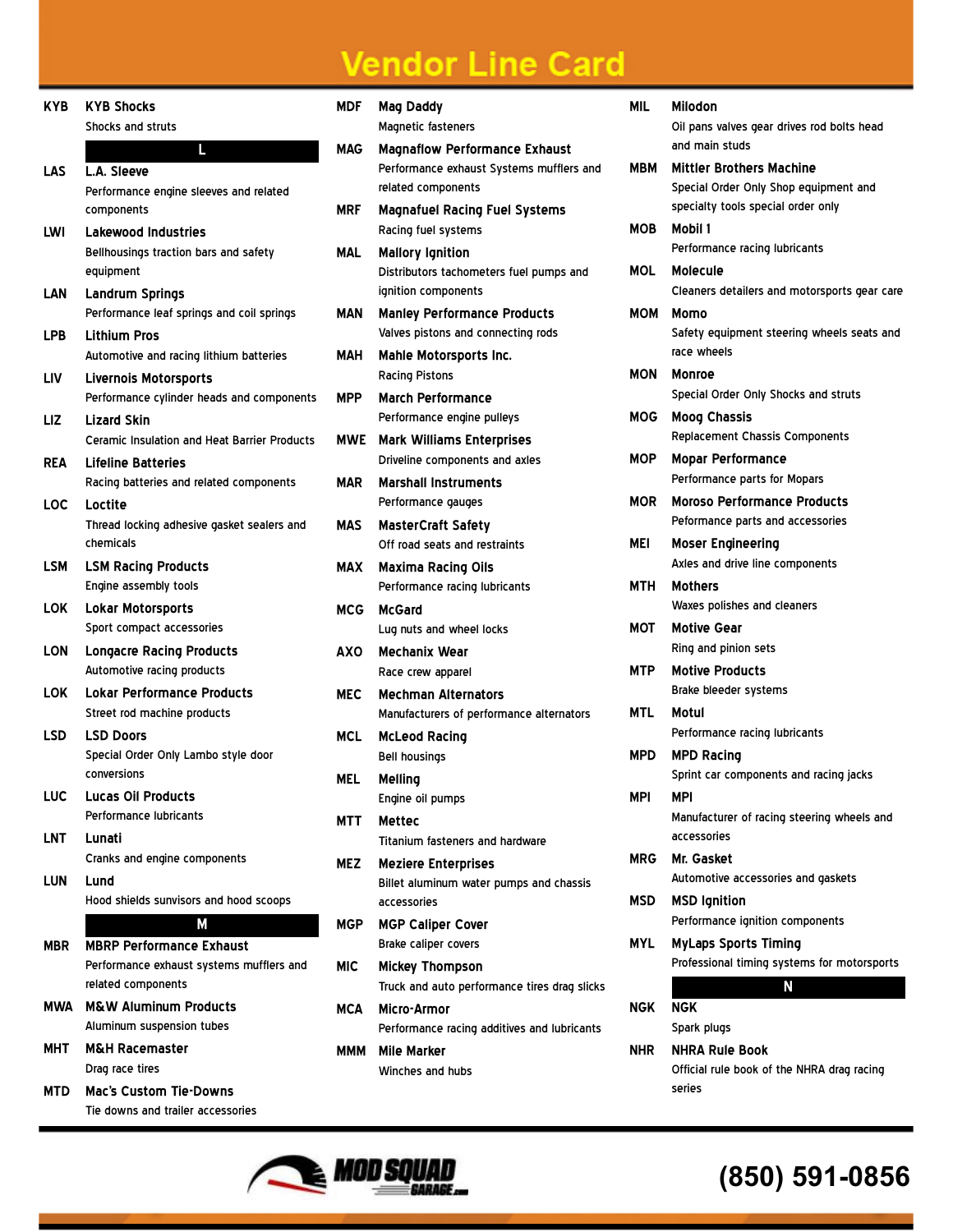| <b>NEX</b> | NecksGen                                                        |
|------------|-----------------------------------------------------------------|
|            | Head and neck restraint systems and<br>accessories              |
| NEO        | Neo Camera                                                      |
|            | Motorsports cameras and equipment                               |
| <b>NVG</b> | <b>New Vintage USA</b>                                          |
|            | Tachs gauges and accessories                                    |
| NXS.       | <b>Nitrous Express</b>                                          |
|            | Nitrous systems and accessories                                 |
| NOS        | <b>Nitrous Oxide Systems</b>                                    |
|            | Nitrous systems and accessories                                 |
| WLS        | Nitrous Pro Flow                                                |
|            | Performance manifolds                                           |
| NOR        | <b>Norstar Canopies</b>                                         |
|            | Trackside canopies                                              |
| NRA        | <b>Northern Radiator</b>                                        |
|            | Radiators and radiator accessories                              |
| <b>OBE</b> | 0                                                               |
|            | <b>Oberg Filters</b><br>Performance filtration systems          |
| ODY.       | <b>Odyssey Battery</b>                                          |
|            | Racing batteries and accessories                                |
| OFF        | Offenhauser                                                     |
|            | Special Order Only Intake manifolds                             |
| OHL.       | <b>Ohlins USA</b>                                               |
|            | Racing shocks and related components                            |
| OLV        | <b>Oliver Racing Parts</b>                                      |
|            | Connecting rods                                                 |
| OMI        | Omix-ADA                                                        |
|            | Aftermarket replacement Jeep parts                              |
| OMP        | <b>OMP Racing</b><br>Nomex suits boots gloves helmets and seats |
| <b>OPA</b> | Optic Armor Performance Windows                                 |
|            | Racing and performance windows                                  |
| OPT        | <b>Optima Batteries</b>                                         |
|            | Racing batteries                                                |
| ORF.       | OR-Fab                                                          |
|            | Off Road Fabricated Products                                    |
| ORA        | <b>Oracale Lighting Technologies</b>                            |
|            | LED lighting and accessories                                    |
| OPP.       | <b>Out-Pace Racing Products</b>                                 |
|            | Greasable End Rods                                              |
| ΟUΤ        | <b>Outerwears</b>                                               |
|            | Air filter covers                                               |
| <b>OVC</b> | <b>Oval Craft</b>                                               |
|            | Aluminum racing seats and racing products                       |
|            |                                                                 |

|            | P                                                                      |
|------------|------------------------------------------------------------------------|
| PAC        | <b>PAC Racing Springs</b>                                              |
|            | Racing valve springs retainers and locks                               |
| PCP        | <b>Pacer Performance Products</b><br>Car and truck accessories         |
| <b>PAY</b> | P-Ayr Replica                                                          |
|            | Special Order Only Replica engine blocks                               |
| PWI        | <b>Painless Performance Products</b>                                   |
|            | Wiring harnesses and accessories                                       |
| PEP        | <b>Patriot Exhaust Products</b>                                        |
|            | <b>Performance Exhaust</b>                                             |
| PAX        | Paxton                                                                 |
|            | Special Order Only Performance<br>superchargers and related components |
| PEM        | <b>PEM</b>                                                             |
|            | Racing gears and driveline products                                    |
| BPO        | PennGrade                                                              |
|            | Racing oil and lubricants                                              |
| PEN        | <b>Penske Racing Shocks</b>                                            |
|            | Drag and circle track racing shocks                                    |
| <b>PYS</b> | Percy's High Performance                                               |
|            | SpeedGlass racing windows split lock                                   |
|            | fasteners and related racing components                                |
| PER        | <b>Perfect Circle Piston Rings</b>                                     |
|            | <b>Piston Rings</b>                                                    |
| <b>PRF</b> | <b>Performance Accessories</b><br>Body lifts and gap fillers           |
| PAM        | Performance Automatic                                                  |
|            | Performance transmission products                                      |
| DUI        | <b>Performance Distributors</b>                                        |
|            | Performance ignitions spark plug wires                                 |
|            | alternators and related components                                     |
| PFR        | <b>Performance Friction</b>                                            |
|            | Peformance brake pads                                                  |
| PFT        | <b>Performance Trends</b>                                              |
|            | Software for racing                                                    |
| <b>PRM</b> | <b>Perma-Cool Products</b>                                             |
|            | <b>Performance Cooling Products</b>                                    |
| <b>PEX</b> | <b>Permatex</b>                                                        |
|            | Thread locking adhesive gasket sealers and<br>chemicals                |
| PRT        | <b>Pertronix Performance Products</b>                                  |
|            | Performance ignition components                                        |
| PTR        | <b>Peterson Fluid Systems</b>                                          |
|            | Dry sump pumps and accessories                                         |
| PHO        | <b>Phoenix Race Tires</b>                                              |
|            | Drag race tires                                                        |

| PIA<br>PIAA<br>Fog driving and competition lights<br><b>Pioneer</b><br><b>PIO</b><br>Freeze plugs<br><b>Pit Pal Products</b><br>PIT<br><b>Trailer accessories</b><br>PJ1<br><b>PJ1 Brands</b><br>related chemicals<br><b>POP</b><br>Pop and Lock<br><b>Tailgate Security Products</b><br><b>POR-15</b><br><b>POR</b><br>Rust preventative paint and chemicals<br><b>Power Bond Balancers</b><br><b>PBB</b><br><b>Engine dampers</b><br><b>POW</b><br>Powerhouse<br><b>Automotive tools</b><br><b>PWM</b> Powermaster<br>High performance starters alternators and<br>alternator mounting kits<br><b>PowerTrax</b><br><b>PTX</b><br>Traction lock differential systems<br><b>PPM</b><br><b>PPM Racing Products</b><br><b>Suspension Components</b><br><b>PST</b><br><b>Precision Shaft Technologies</b><br><b>Carbon Fiber Drive Shafts</b><br>Pressure Inc.<br><b>PRE</b><br>Digital pressure gauges<br>Pro Blend<br><b>PRB</b><br><b>Chemicals and fuel additives</b><br><b>Pro Shocks</b><br><b>PRO</b><br><b>Performance shocks</b><br>Pro Tru Pistons<br><b>WPT</b><br>Racing pistons<br><b>Profiler Performance Products</b><br><b>PPP</b><br>Performance cylinder heads<br>Proform<br>PFM<br>Engine accessories and tools<br><b>PGF</b><br><b>Pro-Gram Engineering</b><br>Performance main caps<br>Pro/Cam<br><b>PRC</b><br>Performance oil pans fuel pumps and<br>accessories<br><b>Pro Racing Sims</b><br>сом<br>Performance cams and accessories |                                             |
|-----------------------------------------------------------------------------------------------------------------------------------------------------------------------------------------------------------------------------------------------------------------------------------------------------------------------------------------------------------------------------------------------------------------------------------------------------------------------------------------------------------------------------------------------------------------------------------------------------------------------------------------------------------------------------------------------------------------------------------------------------------------------------------------------------------------------------------------------------------------------------------------------------------------------------------------------------------------------------------------------------------------------------------------------------------------------------------------------------------------------------------------------------------------------------------------------------------------------------------------------------------------------------------------------------------------------------------------------------------------------------------------------------------------------------------------------------------|---------------------------------------------|
|                                                                                                                                                                                                                                                                                                                                                                                                                                                                                                                                                                                                                                                                                                                                                                                                                                                                                                                                                                                                                                                                                                                                                                                                                                                                                                                                                                                                                                                           |                                             |
|                                                                                                                                                                                                                                                                                                                                                                                                                                                                                                                                                                                                                                                                                                                                                                                                                                                                                                                                                                                                                                                                                                                                                                                                                                                                                                                                                                                                                                                           |                                             |
|                                                                                                                                                                                                                                                                                                                                                                                                                                                                                                                                                                                                                                                                                                                                                                                                                                                                                                                                                                                                                                                                                                                                                                                                                                                                                                                                                                                                                                                           |                                             |
|                                                                                                                                                                                                                                                                                                                                                                                                                                                                                                                                                                                                                                                                                                                                                                                                                                                                                                                                                                                                                                                                                                                                                                                                                                                                                                                                                                                                                                                           |                                             |
|                                                                                                                                                                                                                                                                                                                                                                                                                                                                                                                                                                                                                                                                                                                                                                                                                                                                                                                                                                                                                                                                                                                                                                                                                                                                                                                                                                                                                                                           |                                             |
|                                                                                                                                                                                                                                                                                                                                                                                                                                                                                                                                                                                                                                                                                                                                                                                                                                                                                                                                                                                                                                                                                                                                                                                                                                                                                                                                                                                                                                                           |                                             |
|                                                                                                                                                                                                                                                                                                                                                                                                                                                                                                                                                                                                                                                                                                                                                                                                                                                                                                                                                                                                                                                                                                                                                                                                                                                                                                                                                                                                                                                           |                                             |
|                                                                                                                                                                                                                                                                                                                                                                                                                                                                                                                                                                                                                                                                                                                                                                                                                                                                                                                                                                                                                                                                                                                                                                                                                                                                                                                                                                                                                                                           | Track Bite traction compound and motorcycle |
|                                                                                                                                                                                                                                                                                                                                                                                                                                                                                                                                                                                                                                                                                                                                                                                                                                                                                                                                                                                                                                                                                                                                                                                                                                                                                                                                                                                                                                                           |                                             |
|                                                                                                                                                                                                                                                                                                                                                                                                                                                                                                                                                                                                                                                                                                                                                                                                                                                                                                                                                                                                                                                                                                                                                                                                                                                                                                                                                                                                                                                           |                                             |
|                                                                                                                                                                                                                                                                                                                                                                                                                                                                                                                                                                                                                                                                                                                                                                                                                                                                                                                                                                                                                                                                                                                                                                                                                                                                                                                                                                                                                                                           |                                             |
|                                                                                                                                                                                                                                                                                                                                                                                                                                                                                                                                                                                                                                                                                                                                                                                                                                                                                                                                                                                                                                                                                                                                                                                                                                                                                                                                                                                                                                                           |                                             |
|                                                                                                                                                                                                                                                                                                                                                                                                                                                                                                                                                                                                                                                                                                                                                                                                                                                                                                                                                                                                                                                                                                                                                                                                                                                                                                                                                                                                                                                           |                                             |
|                                                                                                                                                                                                                                                                                                                                                                                                                                                                                                                                                                                                                                                                                                                                                                                                                                                                                                                                                                                                                                                                                                                                                                                                                                                                                                                                                                                                                                                           |                                             |
|                                                                                                                                                                                                                                                                                                                                                                                                                                                                                                                                                                                                                                                                                                                                                                                                                                                                                                                                                                                                                                                                                                                                                                                                                                                                                                                                                                                                                                                           |                                             |
|                                                                                                                                                                                                                                                                                                                                                                                                                                                                                                                                                                                                                                                                                                                                                                                                                                                                                                                                                                                                                                                                                                                                                                                                                                                                                                                                                                                                                                                           |                                             |
|                                                                                                                                                                                                                                                                                                                                                                                                                                                                                                                                                                                                                                                                                                                                                                                                                                                                                                                                                                                                                                                                                                                                                                                                                                                                                                                                                                                                                                                           |                                             |
|                                                                                                                                                                                                                                                                                                                                                                                                                                                                                                                                                                                                                                                                                                                                                                                                                                                                                                                                                                                                                                                                                                                                                                                                                                                                                                                                                                                                                                                           |                                             |
|                                                                                                                                                                                                                                                                                                                                                                                                                                                                                                                                                                                                                                                                                                                                                                                                                                                                                                                                                                                                                                                                                                                                                                                                                                                                                                                                                                                                                                                           |                                             |
|                                                                                                                                                                                                                                                                                                                                                                                                                                                                                                                                                                                                                                                                                                                                                                                                                                                                                                                                                                                                                                                                                                                                                                                                                                                                                                                                                                                                                                                           |                                             |
|                                                                                                                                                                                                                                                                                                                                                                                                                                                                                                                                                                                                                                                                                                                                                                                                                                                                                                                                                                                                                                                                                                                                                                                                                                                                                                                                                                                                                                                           |                                             |
|                                                                                                                                                                                                                                                                                                                                                                                                                                                                                                                                                                                                                                                                                                                                                                                                                                                                                                                                                                                                                                                                                                                                                                                                                                                                                                                                                                                                                                                           |                                             |
|                                                                                                                                                                                                                                                                                                                                                                                                                                                                                                                                                                                                                                                                                                                                                                                                                                                                                                                                                                                                                                                                                                                                                                                                                                                                                                                                                                                                                                                           |                                             |
|                                                                                                                                                                                                                                                                                                                                                                                                                                                                                                                                                                                                                                                                                                                                                                                                                                                                                                                                                                                                                                                                                                                                                                                                                                                                                                                                                                                                                                                           |                                             |
|                                                                                                                                                                                                                                                                                                                                                                                                                                                                                                                                                                                                                                                                                                                                                                                                                                                                                                                                                                                                                                                                                                                                                                                                                                                                                                                                                                                                                                                           |                                             |
|                                                                                                                                                                                                                                                                                                                                                                                                                                                                                                                                                                                                                                                                                                                                                                                                                                                                                                                                                                                                                                                                                                                                                                                                                                                                                                                                                                                                                                                           |                                             |
|                                                                                                                                                                                                                                                                                                                                                                                                                                                                                                                                                                                                                                                                                                                                                                                                                                                                                                                                                                                                                                                                                                                                                                                                                                                                                                                                                                                                                                                           |                                             |
|                                                                                                                                                                                                                                                                                                                                                                                                                                                                                                                                                                                                                                                                                                                                                                                                                                                                                                                                                                                                                                                                                                                                                                                                                                                                                                                                                                                                                                                           |                                             |
|                                                                                                                                                                                                                                                                                                                                                                                                                                                                                                                                                                                                                                                                                                                                                                                                                                                                                                                                                                                                                                                                                                                                                                                                                                                                                                                                                                                                                                                           |                                             |
|                                                                                                                                                                                                                                                                                                                                                                                                                                                                                                                                                                                                                                                                                                                                                                                                                                                                                                                                                                                                                                                                                                                                                                                                                                                                                                                                                                                                                                                           |                                             |
|                                                                                                                                                                                                                                                                                                                                                                                                                                                                                                                                                                                                                                                                                                                                                                                                                                                                                                                                                                                                                                                                                                                                                                                                                                                                                                                                                                                                                                                           |                                             |
|                                                                                                                                                                                                                                                                                                                                                                                                                                                                                                                                                                                                                                                                                                                                                                                                                                                                                                                                                                                                                                                                                                                                                                                                                                                                                                                                                                                                                                                           |                                             |
|                                                                                                                                                                                                                                                                                                                                                                                                                                                                                                                                                                                                                                                                                                                                                                                                                                                                                                                                                                                                                                                                                                                                                                                                                                                                                                                                                                                                                                                           |                                             |
|                                                                                                                                                                                                                                                                                                                                                                                                                                                                                                                                                                                                                                                                                                                                                                                                                                                                                                                                                                                                                                                                                                                                                                                                                                                                                                                                                                                                                                                           |                                             |
|                                                                                                                                                                                                                                                                                                                                                                                                                                                                                                                                                                                                                                                                                                                                                                                                                                                                                                                                                                                                                                                                                                                                                                                                                                                                                                                                                                                                                                                           |                                             |
|                                                                                                                                                                                                                                                                                                                                                                                                                                                                                                                                                                                                                                                                                                                                                                                                                                                                                                                                                                                                                                                                                                                                                                                                                                                                                                                                                                                                                                                           |                                             |
|                                                                                                                                                                                                                                                                                                                                                                                                                                                                                                                                                                                                                                                                                                                                                                                                                                                                                                                                                                                                                                                                                                                                                                                                                                                                                                                                                                                                                                                           |                                             |
|                                                                                                                                                                                                                                                                                                                                                                                                                                                                                                                                                                                                                                                                                                                                                                                                                                                                                                                                                                                                                                                                                                                                                                                                                                                                                                                                                                                                                                                           |                                             |
|                                                                                                                                                                                                                                                                                                                                                                                                                                                                                                                                                                                                                                                                                                                                                                                                                                                                                                                                                                                                                                                                                                                                                                                                                                                                                                                                                                                                                                                           |                                             |
|                                                                                                                                                                                                                                                                                                                                                                                                                                                                                                                                                                                                                                                                                                                                                                                                                                                                                                                                                                                                                                                                                                                                                                                                                                                                                                                                                                                                                                                           |                                             |
|                                                                                                                                                                                                                                                                                                                                                                                                                                                                                                                                                                                                                                                                                                                                                                                                                                                                                                                                                                                                                                                                                                                                                                                                                                                                                                                                                                                                                                                           |                                             |
|                                                                                                                                                                                                                                                                                                                                                                                                                                                                                                                                                                                                                                                                                                                                                                                                                                                                                                                                                                                                                                                                                                                                                                                                                                                                                                                                                                                                                                                           |                                             |
|                                                                                                                                                                                                                                                                                                                                                                                                                                                                                                                                                                                                                                                                                                                                                                                                                                                                                                                                                                                                                                                                                                                                                                                                                                                                                                                                                                                                                                                           |                                             |
|                                                                                                                                                                                                                                                                                                                                                                                                                                                                                                                                                                                                                                                                                                                                                                                                                                                                                                                                                                                                                                                                                                                                                                                                                                                                                                                                                                                                                                                           |                                             |
|                                                                                                                                                                                                                                                                                                                                                                                                                                                                                                                                                                                                                                                                                                                                                                                                                                                                                                                                                                                                                                                                                                                                                                                                                                                                                                                                                                                                                                                           |                                             |
|                                                                                                                                                                                                                                                                                                                                                                                                                                                                                                                                                                                                                                                                                                                                                                                                                                                                                                                                                                                                                                                                                                                                                                                                                                                                                                                                                                                                                                                           |                                             |
| <b>Probe Industries</b><br>PEC                                                                                                                                                                                                                                                                                                                                                                                                                                                                                                                                                                                                                                                                                                                                                                                                                                                                                                                                                                                                                                                                                                                                                                                                                                                                                                                                                                                                                            |                                             |
| Performance pistons                                                                                                                                                                                                                                                                                                                                                                                                                                                                                                                                                                                                                                                                                                                                                                                                                                                                                                                                                                                                                                                                                                                                                                                                                                                                                                                                                                                                                                       |                                             |
| SCA<br>Procar By Scat                                                                                                                                                                                                                                                                                                                                                                                                                                                                                                                                                                                                                                                                                                                                                                                                                                                                                                                                                                                                                                                                                                                                                                                                                                                                                                                                                                                                                                     |                                             |
| Racing seats                                                                                                                                                                                                                                                                                                                                                                                                                                                                                                                                                                                                                                                                                                                                                                                                                                                                                                                                                                                                                                                                                                                                                                                                                                                                                                                                                                                                                                              |                                             |

**(850) 591-0856**



**PHS Phoenix Systems**

Brake bleeders and fluid testing equipment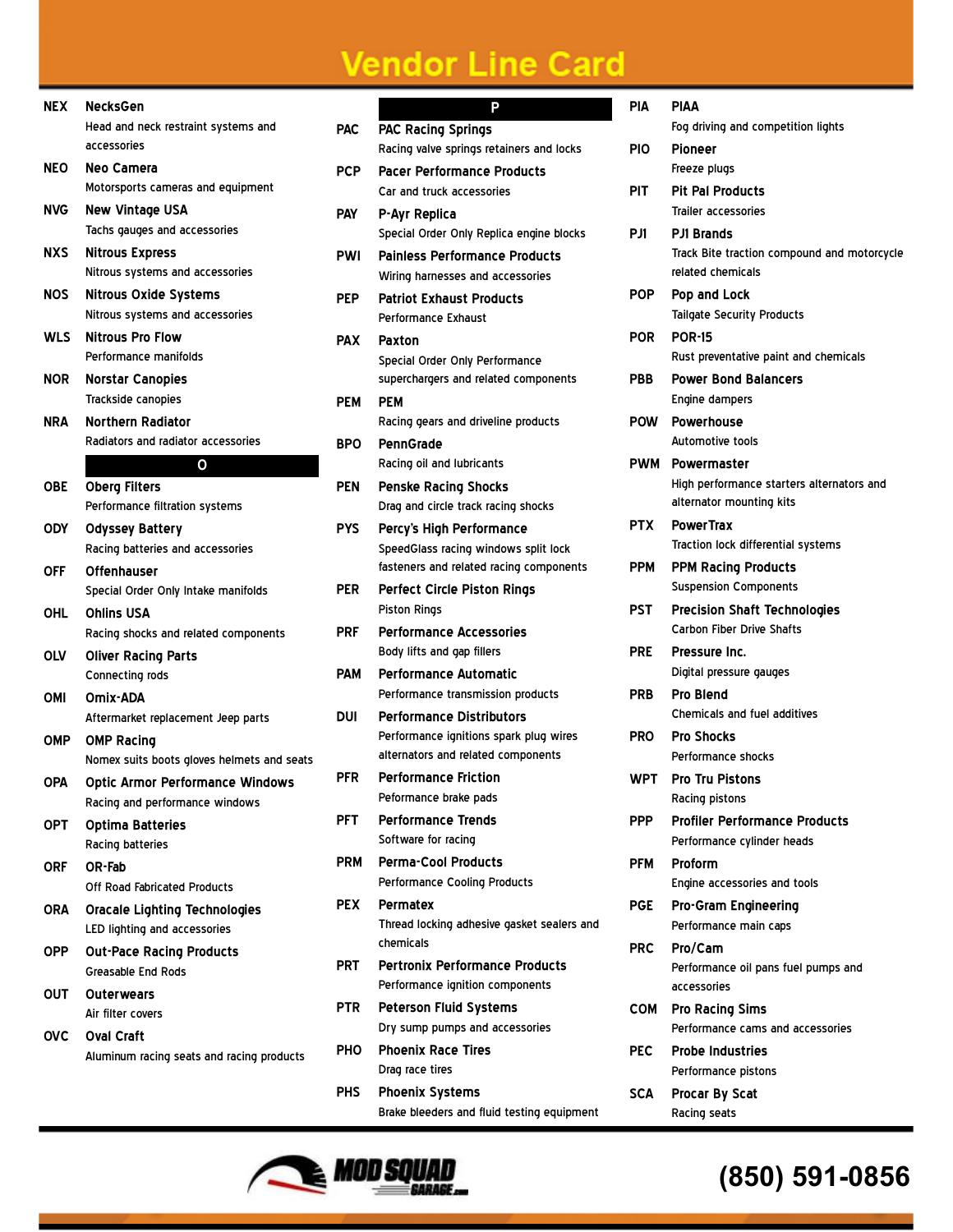| PRP              | <b>Professional Products</b>                                     |
|------------------|------------------------------------------------------------------|
|                  | Performance intakes and accessories                              |
| PFG              | Proforged                                                        |
|                  | Performance chassis parts                                        |
| <b>PTN</b>       | Prothane                                                         |
|                  | Urethane suspension components                                   |
| <b>PQX</b>       | <b>PRW Industries</b>                                            |
|                  | Engine components                                                |
| PUL              | <b>Pulse Racing Innovations</b>                                  |
|                  | Manufacturer of the EZ Tear Tearoff Ramp                         |
| PUT              | <b>Putco Products</b>                                            |
|                  | Special Order Only Truck Accessories and                         |
|                  | related components                                               |
| PXP              | <b>PXP RaceWear</b><br>Fire resistant underwear                  |
|                  |                                                                  |
| PYP              | <b>Pypes Performance Exhaust</b>                                 |
|                  | Performance exhaust systems mufflers and<br>related components   |
| <b>PYR</b>       | <b>Pyrotect</b>                                                  |
|                  | Racing safety equipment                                          |
|                  | Q                                                                |
| QA1              | QA1                                                              |
|                  | Performance rod ends and shocks                                  |
| QTB              | QTM. Inc                                                         |
|                  | Performance brake components                                     |
| QTR              | <b>Quarter Master Industries</b>                                 |
|                  | Racing clutches and starters                                     |
| QFT              | <b>Quick Fuel Technology</b>                                     |
|                  | Carburetors and fuel delivery accessories                        |
| отм              | Quick Time Performance                                           |
|                  | Performance bellhousings flexplates and                          |
|                  | related components                                               |
| QRP              | Quickcar                                                         |
|                  | Gauges ignition and electrical components                        |
|                  | R                                                                |
| R <sub>2</sub> C | <b>R2C Performance Products</b>                                  |
|                  | High performance air filters and air cleaner                     |
|                  | assemblies                                                       |
| <b>RMW</b>       | <b>R</b> and M Specialties                                       |
|                  | Hi tech wire looms                                               |
| <b>RCA</b>       | <b>Race Cover-Alls</b>                                           |
|                  | Custom fit race car covers for Outlaw Dirt                       |
|                  | IMCA and Truck chassis                                           |
| RFN              | Race-Fan                                                         |
|                  | High performance racing fans                                     |
| RMP              | <b>Race Ramps</b>                                                |
|                  | Ramps and accessories                                            |
| <b>RRP</b>       | <b>Race Ready Performance</b><br><b>Electric exhaust cutouts</b> |
|                  |                                                                  |

| RSI        | <b>Race Star Industries</b><br>Aluminum wheels                                       |
|------------|--------------------------------------------------------------------------------------|
| <b>RCB</b> | Racebolt<br>Chrome moly tubular bolts                                                |
| <b>RCV</b> | <b>RACEceiver</b><br>Race scanners                                                   |
| <b>RPK</b> | Racepak<br>Data logging equipment and accessories                                    |
| RQP        | <b>RaceQuip</b><br>Safety equipment and related accessories                          |
| <b>RCE</b> | <b>Racing Electronics</b><br>Racing radios scanners and related<br>components        |
| <b>RHS</b> | <b>Racing Head Service</b><br>Aluminum and Iron Cylinder Heads                       |
| <b>ROP</b> | <b>Racing Optics Inc.</b><br><b>Laminated tear offs</b>                              |
| <b>RPC</b> | Racing Power Company - Packaged<br>Packaged aluminum and steel engine<br>accessories |
| <b>RAM</b> | <b>Ram Automotive</b><br>Clutches and flywheels                                      |
| <b>RAN</b> | <b>Rancho Suspension</b><br>Truck performance suspension systems and<br>components   |
| RAP        | Rapco<br>Performance brake products                                                  |
| RAT        | Ratech<br>Rear end rebuild components                                                |
| RCI        | Racer's Choice Inc.<br>Fuel cells and safety equipment                               |
| RDY        | <b>Ready Lift</b><br>Truck suspension leveling kits                                  |
| REB        | Rebco<br>Circle track accessories                                                    |
| RED        | <b>Red Line Oil</b><br>Performance lubricants                                        |
| REE        | Reese Hitches<br>Towing systems and accessories                                      |
| RER        | <b>Reid Racing</b><br>Performance transmissions and off road<br>racing products      |
| <b>REM</b> | <b>Remflex Exhaust Gaskets</b><br>Performance exhaust gaskets                        |
| REP        | <b>Replay XD</b><br>Motorsports cameras and accessories                              |
| RES        | <b>RE Suspension</b><br>Bump stops and components                                    |

| RIC        | <b>Richmond Gear</b><br>Ring and pinion sets                  |
|------------|---------------------------------------------------------------|
| ART        | Ridetech                                                      |
|            | Air suspension systems                                        |
| <b>RSG</b> | <b>Ricochet Shock Guard</b>                                   |
|            | Circle track shock protection                                 |
| RIG        | Rigid Industries                                              |
|            | Performance LED lighting                                      |
| RIB        | Ringbrothers                                                  |
|            | Billet styling accessories                                    |
| RSD        | <b>Right Stuff Detailing</b>                                  |
|            | Brake conversion kits and brake accessories                   |
| rjs        | <b>RJS Racing Equipment</b><br>Racing and safety equipment    |
| ROB        | Robic                                                         |
|            | Stopwatches                                                   |
| RRW        | <b>Rocket Racing Wheels</b>                                   |
|            | Street wheels and accessories                                 |
| ROL        | <b>Rollmaster Romac</b>                                       |
|            | Performance timing chains and dampers                         |
| <b>RCS</b> | <b>Rough Country Suspension</b><br>Truck lift kits and shocks |
| ROU        | <b>Roush Performance Products</b>                             |
|            | Performance automotive accessories                            |
| roy        | <b>Royal Purple</b>                                           |
|            | <b>Performance lubricants</b>                                 |
| RUS        | <b>Russell Performance Prod.</b>                              |
|            | Performance fittings                                          |
|            | S                                                             |
| SAB        | <b>S-A Design Books</b><br>Performance and How To books       |
| SFC        | Safecraft                                                     |
|            | Fire saftey products                                          |
| STB        | SafeTboy                                                      |
|            | Seat belts and accessories                                    |
| SAF        | <b>Safety Systems</b>                                         |
|            | Fire extinguishers                                            |
| PLA        | Saldana Racing Tanks                                          |
|            | Oil tanks                                                     |
| SAM        | <b>Samco Sport</b>                                            |
|            | Performance silicone hoses                                    |
| SND        | <b>Sander Engineering</b>                                     |
| SAN        | Sprint car components<br><b>Sanderson Headers</b>             |
|            | <b>Headers</b>                                                |
| SAV        | <b>Savior Protected</b>                                       |
|            | Battery case and tray products                                |
|            |                                                               |

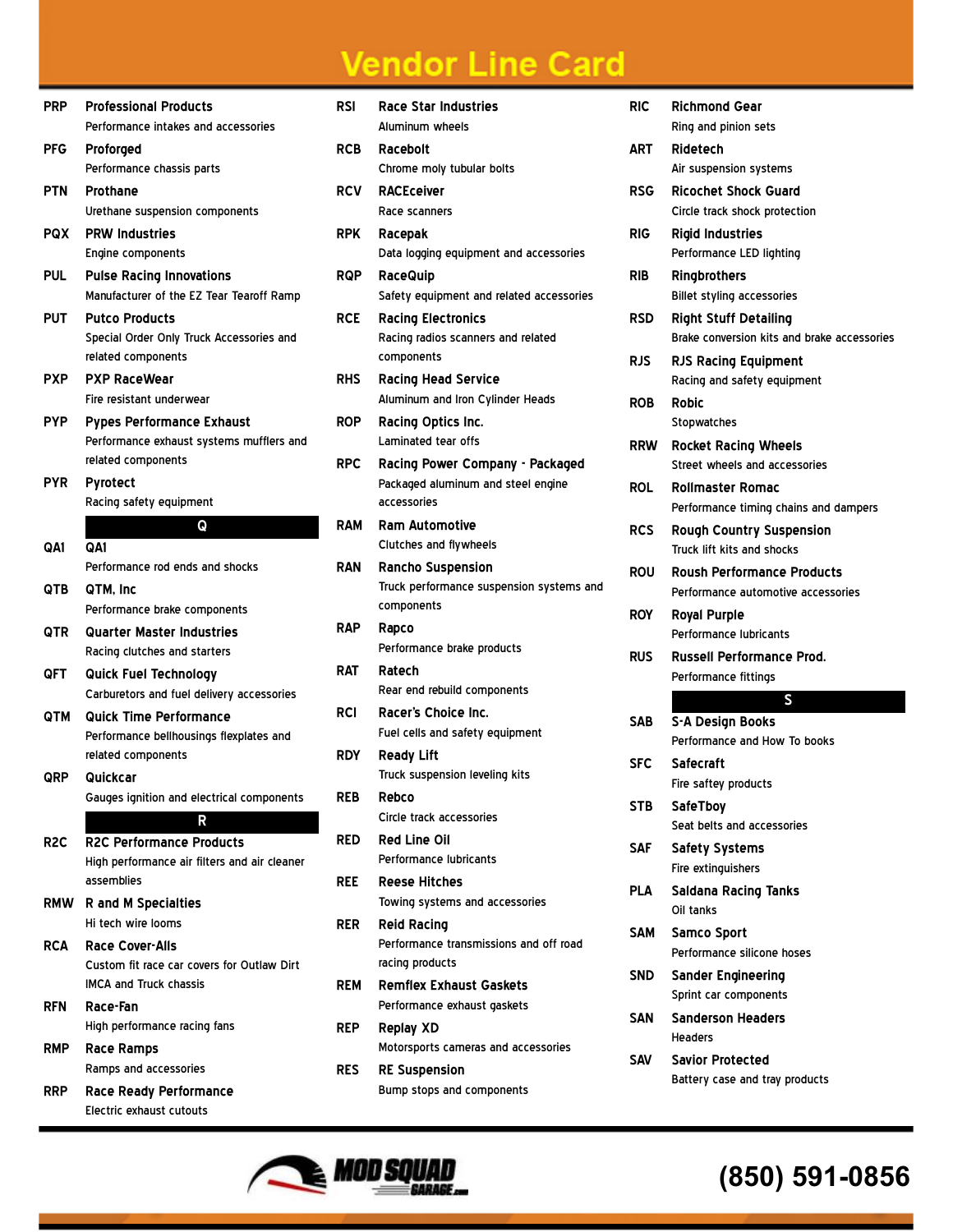| <b>SCA</b> | <b>Scat Cranks</b><br>Crankshafts                      |
|------------|--------------------------------------------------------|
| SCE        | <b>SCE Gaskets</b>                                     |
|            | Copper gaskets                                         |
| SCH        | <b>Schoenfeld Headers</b>                              |
|            | Circle track headers and accessories                   |
| SRB.       | <b>Schroth Racing</b>                                  |
|            | Manufacturer of racing harnesses and                   |
|            | accessories                                            |
| SPN        | <b>Scorpion Performance Inc.</b>                       |
|            | Performance valve train components                     |
| <b>SCR</b> | <b>Scribner</b>                                        |
|            | Fuel jugs and funnels                                  |
| SCS        | <b>SCS</b>                                             |
|            | Quick change gears                                     |
| SCT        | <b>SCT Performance</b>                                 |
|            | Performance tuning modules and related                 |
|            | components                                             |
| <b>SEA</b> | <b>Sealed Power</b>                                    |
|            | Engine parts chassis parts                             |
| SIC        | Seals-It                                               |
|            | <b>Seals</b>                                           |
| SET        | <b>Setrab USA</b>                                      |
|            | Oil coolers and components                             |
| SEY.       | Seymour                                                |
|            | Paints primers and coating products                    |
| SHP.       | <b>Sharp Rockers</b>                                   |
|            | Aluminum roller tip rocker arms                        |
| SHF        | <b>Shifnoid</b>                                        |
|            | Air and electric racing shifters                       |
| SHU        | <b>ShurTrax</b>                                        |
| <b>KBP</b> | Non scuff all weather traction products<br>Silv-O-Lite |
|            | Performance pistons                                    |
| SIM        |                                                        |
|            | Simpson<br>Helmets and safety equipment                |
| <b>SKY</b> | <b>Skyjacker Suspension</b>                            |
|            | Truck performance suspension systems and               |
|            | components                                             |
| SLP        | <b>SLP Performance Parts, Inc.</b>                     |
|            | Performance automotive accessories                     |
| SNO.       | <b>Snow Performance</b>                                |
|            | Water methanol injection                               |
| SOF        | Soff Seal                                              |
|            | Automotive restoration weather stripping               |
| SPA        | Spal                                                   |
|            | Performance electric fans                              |
| sco        | <b>Sparco Motor Sports</b>                             |
|            | Safety equipment gloves suits belts seats              |
|            |                                                        |

| SPC        | <b>Specialty Products Company</b><br><b>Chrome accessories</b>                                         |
|------------|--------------------------------------------------------------------------------------------------------|
| SPE        | Spectre<br>Engine dress up accessories                                                                 |
| SPM        | Speedmaster<br>Performance engine components                                                           |
| SEA        | Speed-Pro<br>Engine parts chassis parts                                                                |
| SRP        | <b>Sportsman Racing Products</b><br>Racing pistons                                                     |
| SBP        | <b>Sprint Booster</b><br>Throttle control booster                                                      |
| SUS        | <b>ST Suspension</b><br>Special Order Only Performance suspension<br>components                        |
| SDA        | <b>Stack LTD</b><br>Performance gauges and data logging                                                |
| SGE        | <b>Stage 8 Fasteners</b><br><b>Locking Fasteners</b>                                                   |
| SSB        | Stainless Steel Brakes<br>Performance Brakes and related components                                    |
| <b>STA</b> | <b>Standard Abrasives</b><br>Porting polishing and gasket removal kits                                 |
| STD        | <b>Steeda Autosports</b><br><b>Performance Mustang Products</b>                                        |
| STF        | <b>Stef's Performance Products</b><br>Oils pans and accessories                                        |
| SAS        | <b>Stellar Automotive Security</b><br>Automotive security systems                                      |
| <b>SSA</b> | <b>Steve Smith Autosports</b><br>Automotive racing How To books                                        |
| STE        | <b>Stewart Components</b><br>Performance water pumps                                                   |
| STI        | <b>Stilo</b><br>Manufacturers of premium helmets and<br>helmet accessories                             |
| SCP        | <b>Stock Car Products</b><br>Dry sump pumps and accessories                                            |
| STP        | <b>StopTech</b><br>Special Order Only Performance brake<br>systems                                     |
| STG        | <b>Strange Engineering</b><br>Driveline components axles and ring and<br>pinions                       |
| SOT        | <b>Strange Oval</b><br>High performance driveline and suspension<br>components for circle track racing |
| STR        | <b>Stroud Safety Inc.</b><br>Safety equipment                                                          |

| SRJ        | <b>Sunoco Race Jugs</b><br>Racing jugs and accessories            |
|------------|-------------------------------------------------------------------|
|            |                                                                   |
| SCI        | Superchips Inc.<br>Engine performance programmers                 |
| SRC        | <b>Superior Fuel Cells</b>                                        |
|            | Manufacturer of fuel cells for circle track                       |
|            | racing                                                            |
| <b>SPR</b> | Supertrapp                                                        |
|            | Performance exhaust mufflers                                      |
| <b>SUP</b> | Superwinch                                                        |
|            | Hubs winches and accessories                                      |
| SSS        | <b>Suspension Spring</b>                                          |
|            | Coil over and stock car springs                                   |
| SWA        | Sway-A-Way                                                        |
|            | Torsion bars and suspension components                            |
| <b>SWE</b> | <b>Sweet Manufacturing</b>                                        |
|            | Steering components and accessories                               |
| SWI        | <b>Swift Springs</b>                                              |
|            | Racing coil springs                                               |
| SYS        | <b>System One</b>                                                 |
|            | <b>Fuel filters</b>                                               |
|            | ٦                                                                 |
| TDM        | <b>T&amp;D Machine</b>                                            |
|            | Shaft mount rocker arms                                           |
| TAN        | <b>Tanner Racing Products</b>                                     |
|            | Automotive racing products                                        |
| TAY        | <b>Taylor/Vertex</b>                                              |
|            | Magnetos ignition wires and battery boxes                         |
| TCI        | TCI                                                               |
|            | Transmission parts and accessories                                |
| TEL        | <b>Tel-Tac</b>                                                    |
|            | Digital tachometers                                               |
| TEN        | <b>Ten Factory</b>                                                |
|            | Performance axle shafts and axle kits                             |
| THE        | Thermo-Tec                                                        |
|            | Thermal protective materials                                      |
| TI2        | <b>Ti22 Performance</b>                                           |
|            | Sprint car parts and accessories                                  |
| TIG        | <b>Tiger Quick Change Rear Ends</b>                               |
|            | Racing Quick Change Rear Ends and related<br>components           |
| TIL        |                                                                   |
|            | <b>Tilton Engineering</b><br>Starters clutch and brake components |
| <b>TIM</b> | Timbren                                                           |
|            | <b>Suspension Enhancement Systems</b>                             |
| TOR        | <b>Torch Wear</b>                                                 |
|            | Functional protective clothing                                    |

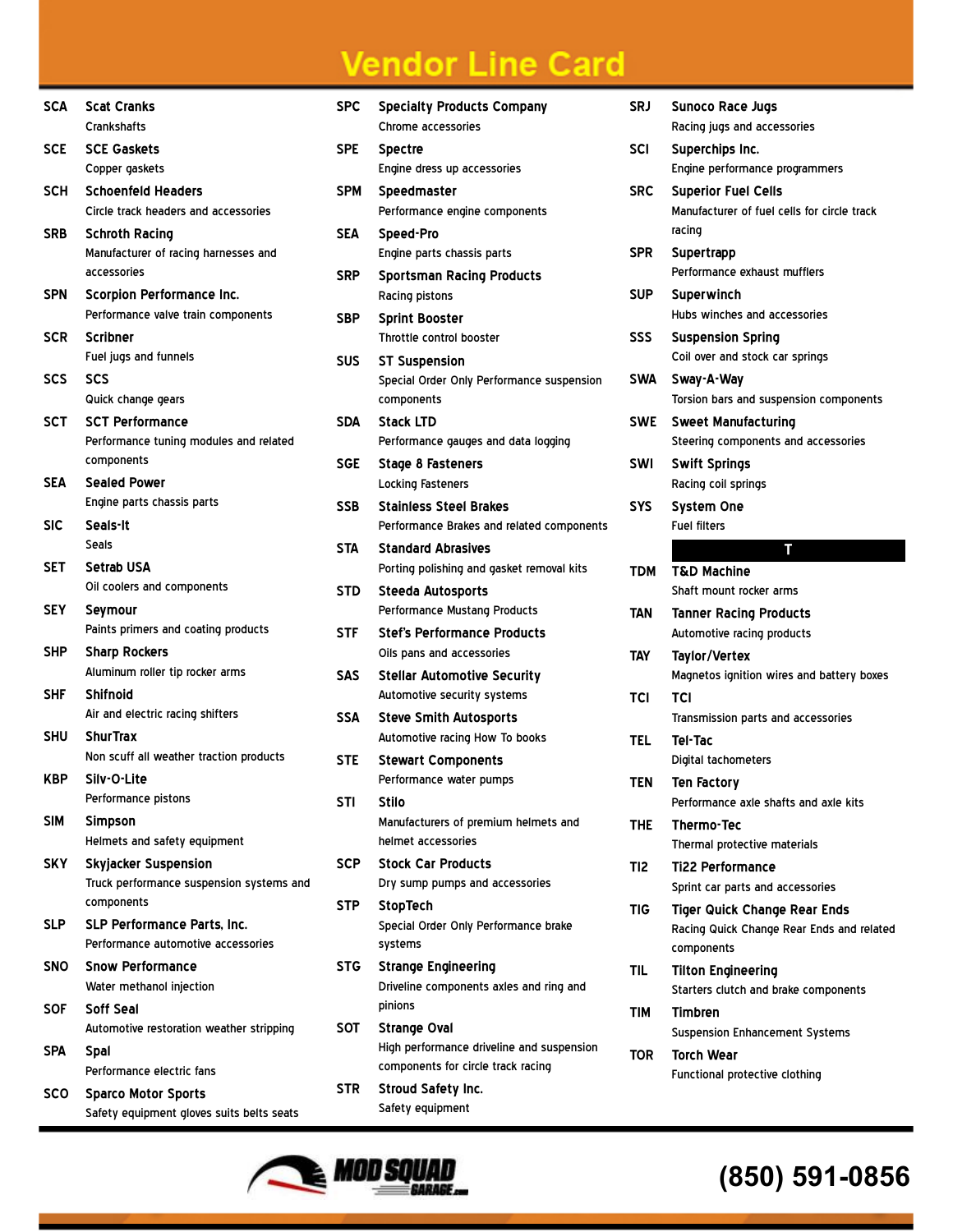| TRC        | <b>Torco Racing Oils</b>                                                      |
|------------|-------------------------------------------------------------------------------|
|            | Synthetic racing oil trasmission fluid gear and<br>assembly lube              |
| <b>TOC</b> | <b>Total Cost Involved Engineering</b>                                        |
|            | Street Rod chassis parts                                                      |
| <b>TPB</b> | <b>Total Power Racing Batteries</b>                                           |
|            | Performance batteries and battery                                             |
|            | accessories                                                                   |
| тот        | <b>Total Seal</b>                                                             |
|            | Gapless piston rings                                                          |
| DET        | Tractech/Detroit Locker<br><b>Traction control differentials</b>              |
| TRA        | TD-Trans-Dapt Performance                                                     |
|            | Automotive accessories                                                        |
| TSI        | <b>Transmission Specialties, Inc.</b>                                         |
|            | Performance and racing transmissions and                                      |
|            | components                                                                    |
| TRE        | <b>Tremec</b>                                                                 |
|            | Five and six speed high performance                                           |
|            | transmissions                                                                 |
| TRF        | <b>Trick Flow</b>                                                             |
|            | Performance cylinder heads valvetrain parts<br>pistons and related components |
| <b>TDP</b> | <b>Trend Performance Products</b>                                             |
|            | High performance push rods                                                    |
| TRI        | <b>Trick Titanium</b>                                                         |
|            | Lightweight engine parts and assorted racing                                  |
|            | components                                                                    |
| TXR        | <b>Triple X Race Components</b>                                               |
|            | Sprint car chassis and related components                                     |
| TRU        | Tru-Cool                                                                      |
| <b>TRX</b> | Engine oil coolers<br><b>Truxedo</b>                                          |
|            | <b>Truck Tonneau Covers</b>                                                   |
| TSR        | <b>TSR Racing Products</b>                                                    |
|            | Automotive transmission tech books                                            |
|            | Powerglide tech manual and accessories                                        |
| <b>TFB</b> | Tuff-Bar                                                                      |
|            | <b>Truck steps</b>                                                            |
| TFS.       | <b>Tuff-Stuff</b>                                                             |
|            | Chrome alternators water pumps and                                            |
|            | starters<br><b>Tuflex</b>                                                     |
| <b>TUF</b> | Tow straps                                                                    |
| TUR        | <b>Turbo Action</b>                                                           |
|            | <b>Transmission accessories</b>                                               |
| TRB        | Turbo Start                                                                   |
|            | High performance batteries                                                    |

| TBN | <b>Turbonetics</b><br>Turbochargers and related components                                                   |  |  |
|-----|--------------------------------------------------------------------------------------------------------------|--|--|
| TBS | <b>Turbosmart</b><br>Turbo boost and fuel management<br>components                                           |  |  |
| TOS | Turn One High Performance Steering<br><b>Systems</b><br>Manufacturer of high performance steering<br>systems |  |  |
| UBM | Ū.<br><b>UB Machine</b>                                                                                      |  |  |
| UCB | Chassis components<br><b>Ultra Cool Brake Fans</b><br>Hub mounted brake fans                                 |  |  |
| RDB | <b>Ultra-Lite Brakes</b><br>Titanium and coated racing brakes and rotors                                     |  |  |
| ult | <b>Ultra-Shield Race Products</b><br>Tear offs and helmet accessories                                        |  |  |
| UMI | <b>UMI Performance</b><br>Suspension components and sway bars                                                |  |  |
| uni | <b>Unisteer Performance Products</b><br>Ring and pinions and steering components                             |  |  |
| USG | <b>US Gear</b><br>Performance racing and street ring and                                                     |  |  |
|     |                                                                                                              |  |  |
|     | pinion gear sets                                                                                             |  |  |
| VLC | Valco<br>Thread locking adhesive gasket sealers and                                                          |  |  |
| VAL | chemicals<br>Valvoline<br>Motor oil and gear lube                                                            |  |  |
| VDO | <b>VDO</b><br>Tachometers gauges and accessories                                                             |  |  |
| VEL | Velocita-USA<br>Manufacture of premium motorsports apparel                                                   |  |  |
| VHT | <b>VHT Chemicals</b><br>Paint and chemicals                                                                  |  |  |
| VIB | <b>Vibrant Performance</b><br>Performance and fabrication components                                         |  |  |
| VIN | <b>Vintage Air</b>                                                                                           |  |  |
| VAP | Custom air conditioning systems<br><b>Vintage Auto Parts</b>                                                 |  |  |
| VNW | Vintage reproduction parts<br><b>Vintage Wires</b>                                                           |  |  |
| VTA | Vintage spark plug wires<br><b>VTACH Racing Tachometer</b><br>Electronic circle track tachometers and        |  |  |

**VPF VP Racing Fuels** Portable fuel containers and accessories **VOL Volant Performance** Performance air intakes and throttle body spacers **VOR Vortech** Superchargers and components **W WES Wade Automotive Products** Manufacturers of high impact resistant products bed caps wind deflectors bug shields hood scoops and much more **WFP Walbro** Performance electric fuel pumps and accessories **WLK Walker Performance Filtration** Performance air filters **WAL Walker Radiator Works** Radiators and cooling components **WAR Warn Industries** Winches mounting kits and hubs **WAT Waterman Racing Components** Fuel injection pumps filters and related components **WEA WeatherTech** Truck SUV floor and cargo area liners **WEH Wehrs Machine** Machined race car parts tools and related items **WEI Weiand** Manifolds and accessories **WEL Weld Racing** Aluminum wheels **WDS Wiles Welding & Machine Shop** Driveshafts and accessories **WUL Wings Unlimited** Sprint car wings and accessories **WES Westin** Nerf bars grille guards and brush guards **WHI Whiteline Performance Suspension** Suspension tuning products **WCD Willy's Carburetors** Carburetor accessories and tools **WLS Wilson Manifolds** Performance manifolds **WIL Wilwood Engineering** Brake components **WIN Winters Performance Products**



#### **(850) 591-0856**

Quick change rear end components